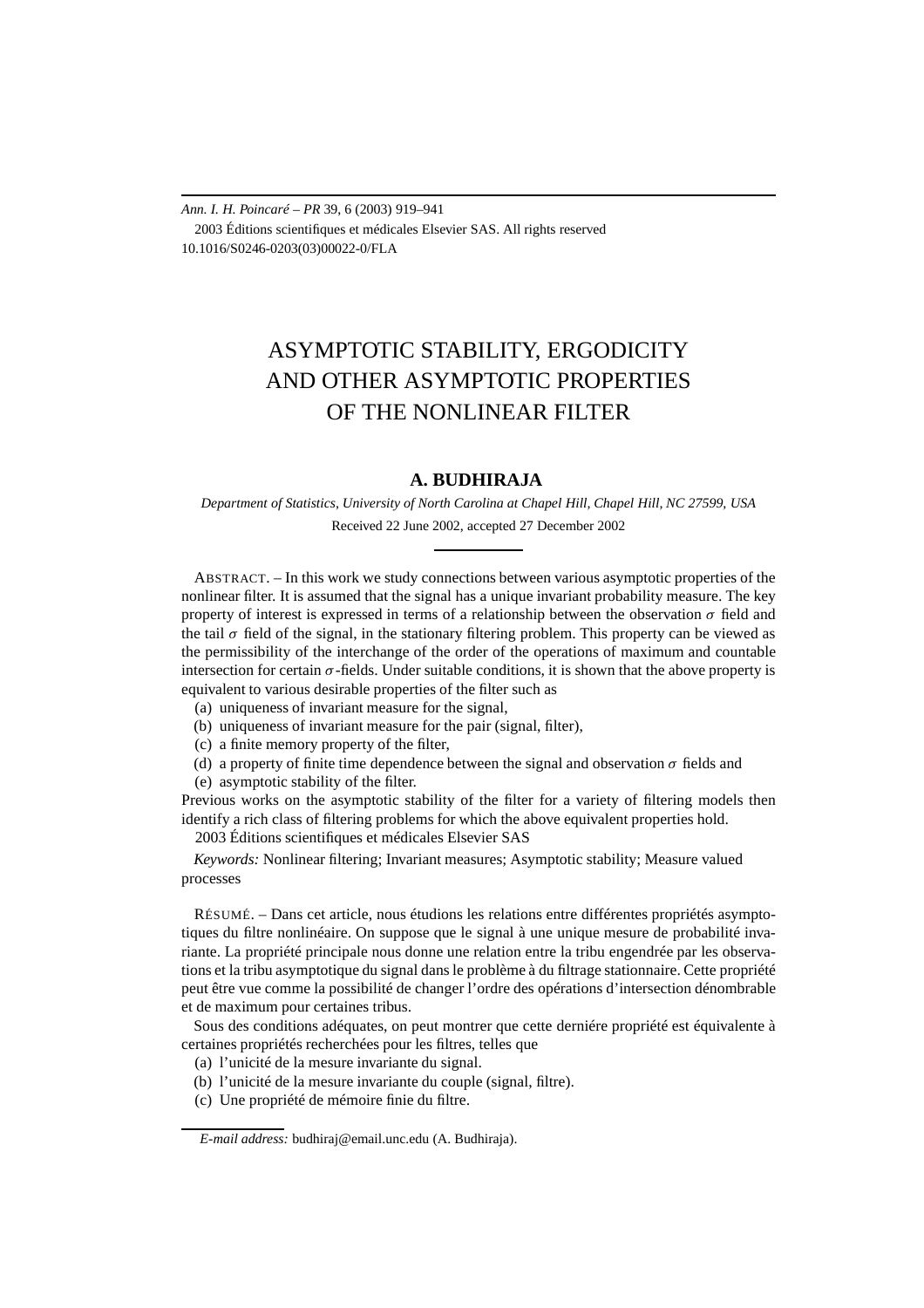(d) Une relation entre la tribu du signal et la tribu engendrée par les observations.

(e) la stabilité asymptotique du filtre.

2003 Éditions scientifiques et médicales Elsevier SAS

# **1. Introduction**

In this work we will consider the classical model of nonlinear filtering. Namely, we have a pair of stochastic processes  $(X_t, Y_t)_{t\geq0}$  where  $(X_t)$  is called the signal process and  $(Y_t)$  the observation process. The signal is taken to be a Markov process with values in some Polish space *E* and the observations are given via the relation:

$$
Y_t = \int_0^t h(X_s) \, ds + W_t,\tag{1.1}
$$

where  $(W_t)$  is a standard *d*-dimensional Brownian motion independent of  $(X_t)$  and *h*, referred to as the observation function, is a map from  $E \to \mathbb{R}^d$ . Tho goal of nonlinear filtering is the study of the measure valued process  $(\Pi_t)$  which is the conditional distribution of  $X_t$  given  $\sigma\{Y_s: 0 \leq s \leq t\}$ . This measure valued process is called the nonlinear filter. In the current work we are primarily interested in the ergodicity and stability properties of the nonlinear filter. In recent years such a study has generated significant interest [22,29,23,30,19,28,3,15,2,11,24,8,1,16,26,7,9,27,12,17,4, 18,10,6,25,14].

The problem of invariant measures for filtering processes was first considered by Kunita [22]. In this classic paper Kunita showed, using the uniqueness of the solution of the Kushner–Stratonovich equation, that in the above filtering model if the signal is Feller–Markov with a compact, separable Hausdorff state space *E* then the optimal filter is also a Feller–Markov process with state space  $\mathcal{P}(E)$ , where  $\mathcal{P}(E)$  is the space of all probability measures on *E*. Furthermore, [22] shows that if the signal in addition has a unique invariant measure  $\mu$  for which (2.13) holds then the filter  $(\Pi_t)$  has a unique invariant measure. In subsequent papers Kunita [23] and Stettner [29] extended the above results to the case where the state space is a locally compact Polish space. In the above papers [22,23,29] the observation function *h* is assumed to be bounded. In a recent paper [4] the results of Kunita–Stettner were extended to the case of unbounded *h* and signals with state space an arbitrary Polish space. The proofs in [4] are of independent interest since unlike the arguments in [22,29] they do not rely on the uniqueness of the solution to Kushner–Stratonovich equation. Using the results of Kunita [22], Ocone and Pardoux [28], in a pioneering paper, studied the problem of asymptotic stability of filters. Roughly speaking, the property of asymptotic stability says that the distance between the optimal filter and an incorrectly initialized filter converges to 0 as time approaches  $\infty$ . More precisely, for  $v \in \mathcal{P}(E)$  denote by  $Q_v$  the measure induced by *(Y<sub>t</sub>)* on  $C$  ≐  $C([0, \infty)$ :  $\mathbb{R}^d$ ) (the space of all continuous maps from [0, ∞) to  $\mathbb{R}^d$ ), when the Markov process  $(X_t)$  has the initial law *ν*. One can show that for every  $v \in \mathcal{P}(E)$ there exists a family of measurable maps  $\{\Lambda_t(v)\}_{t>0}$  from C to  $\mathcal{P}(E)$  such that if  $\mu_1$ is the law of  $X(0)$ , then  $\Lambda_t(\mu_1)(Y(\omega))$  is the optimal nonlinear filter whereas for any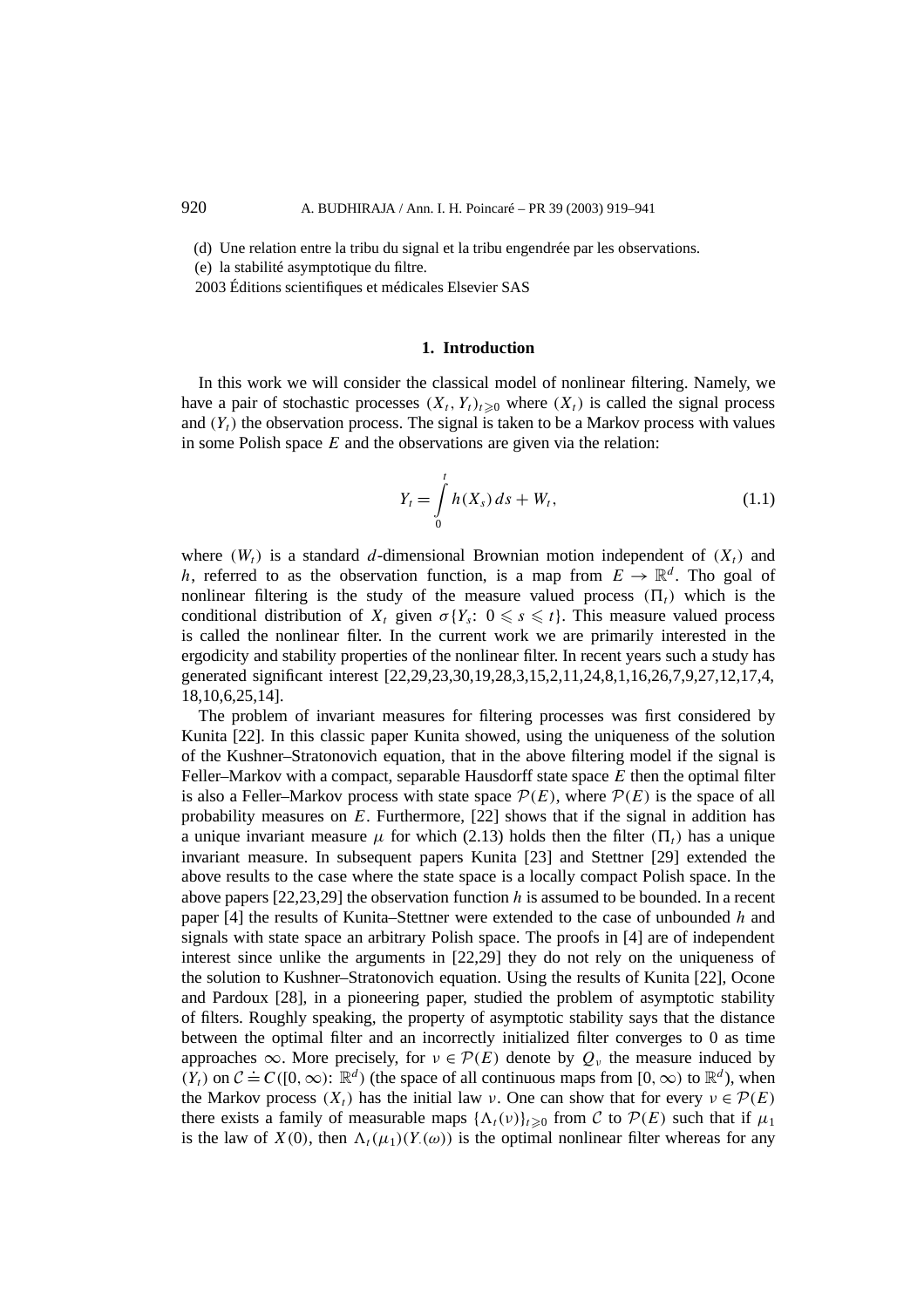other  $\mu_2 \in \mathcal{P}(E)$ ,  $\Lambda_t(\mu_2)(Y(\omega))$  is a suboptimal filter which is constructed under the erroneous assumption that the initial law of the signal is  $\mu_2$  instead of  $\mu_1$ . We say that the filter is  $(\mu_1, \mu_2)$  asymptotically stable if for all  $\phi \in C_b(E)$  (the space of real continuous and bounded functions on *E*)

$$
\mathbb{E}_{Q_{\mu_1}}[\langle\Lambda_t(\mu_1),\phi\rangle-\langle\Lambda_t(\mu_2),\phi\rangle]^2
$$
 (1.2)

converges to 0 as  $t \to \infty$ , where  $\mathbb{E}_{Q_{\mu_1}}$  denotes the expectation with respect to the measure  $Q_{\mu_1}$ . With a somewhat different goal in mind, Delyon and Zeitouni [19] (in an earlier work than [28]) had also studied the dependence of the optimal filter on the initial condition. In recent years various authors have considered the problem of asymptotic stability under different hypothesis [28,3,15,2,11,24,8,1,16,26,12,17,4,18,10,25].

Recently, it has been pointed out [13] that there is a gap in the proof of Lemma 3.5 of [22] which is the key step in the proof of the uniqueness of the invariant measure for the filter. The difficulty, as will be described below, lies in the statement made just below equation (3.21) of that paper. The gap is of serious concern since some of the results in [29,28,4,6] directly appeal to the argument of the above lemma. The basic problem can be described as follows. For the rest of this section we will assume that the signal process has a unique invariant measure  $\mu$ , namely Assumption 2.2 holds. Consider the family of *σ*-fields  $(G_s^t, \mathcal{Z}_s^t)$ <sub>-∞</sub> $\lt s$ <sub>s</sub> $\lt t$  $\lt \infty$ , defined in (2.17) and (2.16) respectively. Basically, the *σ*fields are obtained via a "stationary filtering problem" on  $(-\infty, \infty)$ , with the signal and observation processes  $(\tilde{\xi}_t)$ <sub>−∞</sub>*<t*<∞,  $(\alpha_t)$ <sub>−∞</sub>*<t*<∞ defined on some probability space  $(\Omega^{(1)}, \mathcal{B}(\Omega^{(1)}), R_\mu^{(1)})$  (see Section 2 for the precise definitions and construction).  $\mathcal{Z}_s^t$  is the *R*<sup>(1)</sup>)</sub> completion of the *σ*-field generated by the observations:  $(\alpha_u - \alpha_s; s \le u \le t)$  and  $G_s^t$  is the  $R_\mu^{(1)}$  completion of the *σ*-field generated by the signal  $(\tilde{\xi}_u)_{s\leq u\leq t}$ . We will extend the definition of  $(G_s^t, \mathcal{Z}_s^t)$  for  $s, t = \infty, -\infty$  in an obvious manner. So, for example,  $\mathcal{G}_{-\infty}^{-\infty}$  is defined to be  $\bigcap_{t=-\infty}^{-\infty} \bigcup_{s=-\infty}^{t} G_s^t$ . It is well known (cf. [31]) that under Assumption 2.3,  $\mathcal{G}^{-\infty}_{-\infty}$  is  $R_{\mu}^{(1)}$  trivial. Now the key difficulty is the following. In the course of the proof of Theorem 3.3 of [22] (which assumes that Assumptions 2.2 and 2.3 hold), the following result is used

$$
\mathcal{Z}_{-\infty}^{0} = \bigcap_{t=-\infty}^{\infty} \left( \mathcal{Z}_{-\infty}^{0} \vee \mathcal{G}_{-\infty}^{t} \right).
$$
 (1.3)

Eq. (1.3) can be viewed as the permissibility of the interchange of the max operation  $(\vee)$ and the intersection operation  $(\bigcap_{t=-\infty}^{\infty})$  for the *σ*-fields  $\mathcal{Z}_{-\infty}^{0}$  and  $\{\mathcal{G}_{-\infty}^{t}\}_{t\in\mathbb{R}}$ .

However, [22] does not provide a proof for (1.3). Moreover, the above statement, in general, may not hold. By this we mean that one can construct a probability space  $(\Omega_0, \mathcal{F}_0, P_0)$  with sub- $\sigma$ -fields  $\mathcal{F}^*$ ,  $(\mathcal{G}_n^*)_{n \geq 0}$ , such that all the  $\sigma$  fields are  $P_0$ complete and  $\{\mathcal{G}_n^*\}_{n\geq 0}$  is a decreasing sequence such that  $\bigcap_{n\geq 0} \mathcal{G}_n^*$  is  $P_0$  trivial, however,  $\bigcap_{n\geq 0}$  ( $\mathcal{F}^* \vee \mathcal{G}_n^*$ ) strictly contains  $\mathcal{F}^*$ . We refer the reader to [32] and [33] (Exercise 4.12) for very instructive examples where the equality of the two  $\sigma$  fields fails to hold. We were pointed to these examples by Chigansky and Liptser [13] who also found an error in the example given by [32]. The problem is rather delicate in view of the following. For a probability measure  $P_1$  on  $(\Omega_0, \mathcal{F}_0)$  and sub- $\sigma$ -fields  $\mathcal{H}_i$ ,  $i = 1, 2$ , of  $\mathcal{F}_0$ , we will say that  $\mathcal{H}_1 = \mathcal{H}_2$  (mod  $P_1$ ) if the two  $\sigma$  fields are equal, modulo  $P_1$  null sets. The paper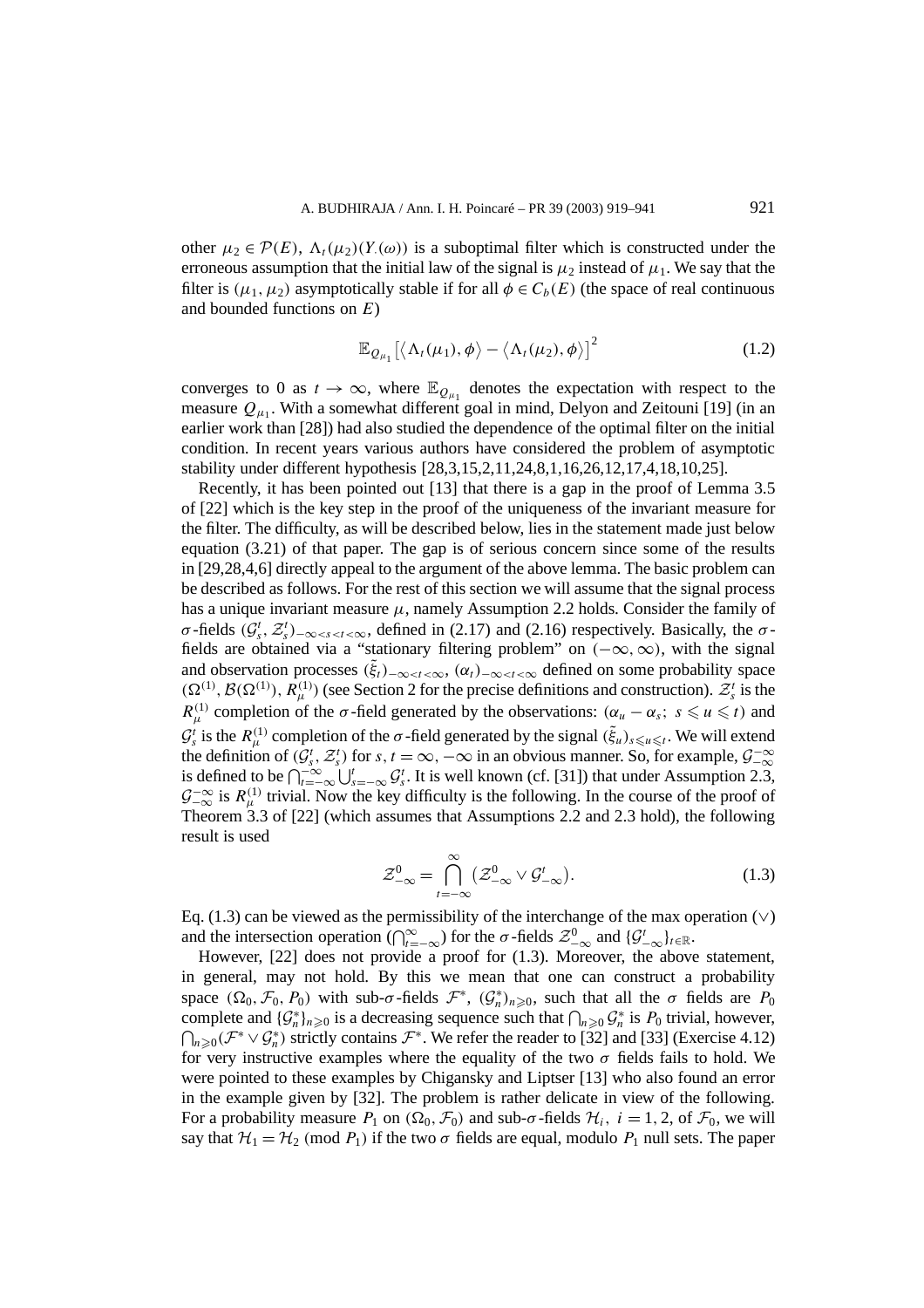[32] shows that if  $G_n^*$  is separable for all *n* then the problem of equality of the  $\sigma$ -fields  $\bigcap_{n\geqslant 0}$  ( $\mathcal{F}^* \vee \mathcal{G}_n^*$ ) and  $\mathcal{F}^*$  is equivalent to the statement that  $\bigcap_{n\geqslant 0}$   $\mathcal{G}_n^*$  is  $P_0(\cdot \mid \mathcal{F}^*)$  trivial, a.s. *P*<sub>0</sub>. Now note that the *P*<sub>0</sub> triviality of  $\bigcap_{n\geq 0} G_n^*$  implies that

$$
P_0(A \mid \mathcal{F}^*) = P_0(A) = 0 \text{ or } 1, \text{ a.s. } [P_0], \quad \forall A \in \bigcap_{n \ge 0} \mathcal{G}_n^*.
$$
 (1.4)

Now suppose that there is a separable  $\sigma$  field  $\mathcal H$  such that

$$
\bigcap_{n\geqslant 0} \mathcal{G}_n^* = \mathcal{H} \text{ (mod } P_0(\cdot \mid \mathcal{F}^*)\text{), a.s. } P_0. \tag{1.5}
$$

Then (1.4) implies that

$$
P_0(A \mid \mathcal{F}^*) = P_0(A) = 0 \text{ or } 1 \quad \forall A \in \bigcap_{n \ge 0} \mathcal{G}_n^*, \text{ a.s. } [P_0], \tag{1.6}
$$

thus showing that  $\bigcap_{n\geqslant 0}\mathcal{G}_n^*$  is  $P_0(\cdot \mid \mathcal{F}^*)$  trivial, a.s.  $P_0$ . Therefore the key difficulty in establishing the equality of the two  $\sigma$ -fields is proving the separability property of  $\bigcap_{n\geq 0}\mathcal{G}_n^*$  stated in (1.5).

The objective of this work is to show that the equality  $(1.3)$  is the central issue in the asymptotic study of the nonlinear filter. Our main result, Theorem 2.7, shows that, under suitable conditions (Assumptions 2.2, 2.3, 2.6), this equality is equivalent to various desirable properties of the nonlinear filter, such as: (a) uniqueness of invariant measure for the signal, (b) uniqueness of invariant measure for the pair (signal, filter), (c) finite memory property of the filter (see Definition 2.4), (d) finite time dependence of *σ* -fields  $\{\mathcal{G}_{-\infty}^t\}_{t\leq0}$  with respect to the *σ*-field  $\mathcal{Z}_{-\infty}^0$  (see Definition 2.5) and (e) asymptotic stability of the filter.

Of the above listed equivalent statements, the last statement, i.e., the asymptotic stability of the filters, has been the focus of most research. The first paper in this direction is [28] where asymptotic stability for Kalman filters was proved. In a sequence of papers Atar and Zeitouni [3,2] identify several important filtering problems, with a compact or countable state space for the signal, for which asymptotic stability holds. Other works on asymptotic stability for compact state space signals are [24,18]. The papers [11,12,25] study some signals in discrete time with non-compact state space for which asymptotic stability can be shown to hold. Atar [1] considers a continuous time filtering problem with non-compact state space and establishes asymptotic stability of the filter. Asymptotic stability for Benes filters is proved in [26]. In [8], asymptotic stability of the filter, for a compact state space signal model and point process observations, is proved.

The results of the above papers identify a rich family of filtering problems for which the equivalent conditions of Theorem 2.7 hold. However, we have been unable to prove the equality of the  $\sigma$  fields in (1.3) without making any additional assumptions than Assumptions 2.2, 2.3, 2.6. This remains a challenging open problem.

Finally we remark that the current work builds upon and borrows from several previous works. In particular, many arguments in this work are similar to those in [22, 23,29,28,4,6] and thus wherever possible we have referred the reader to previous papers.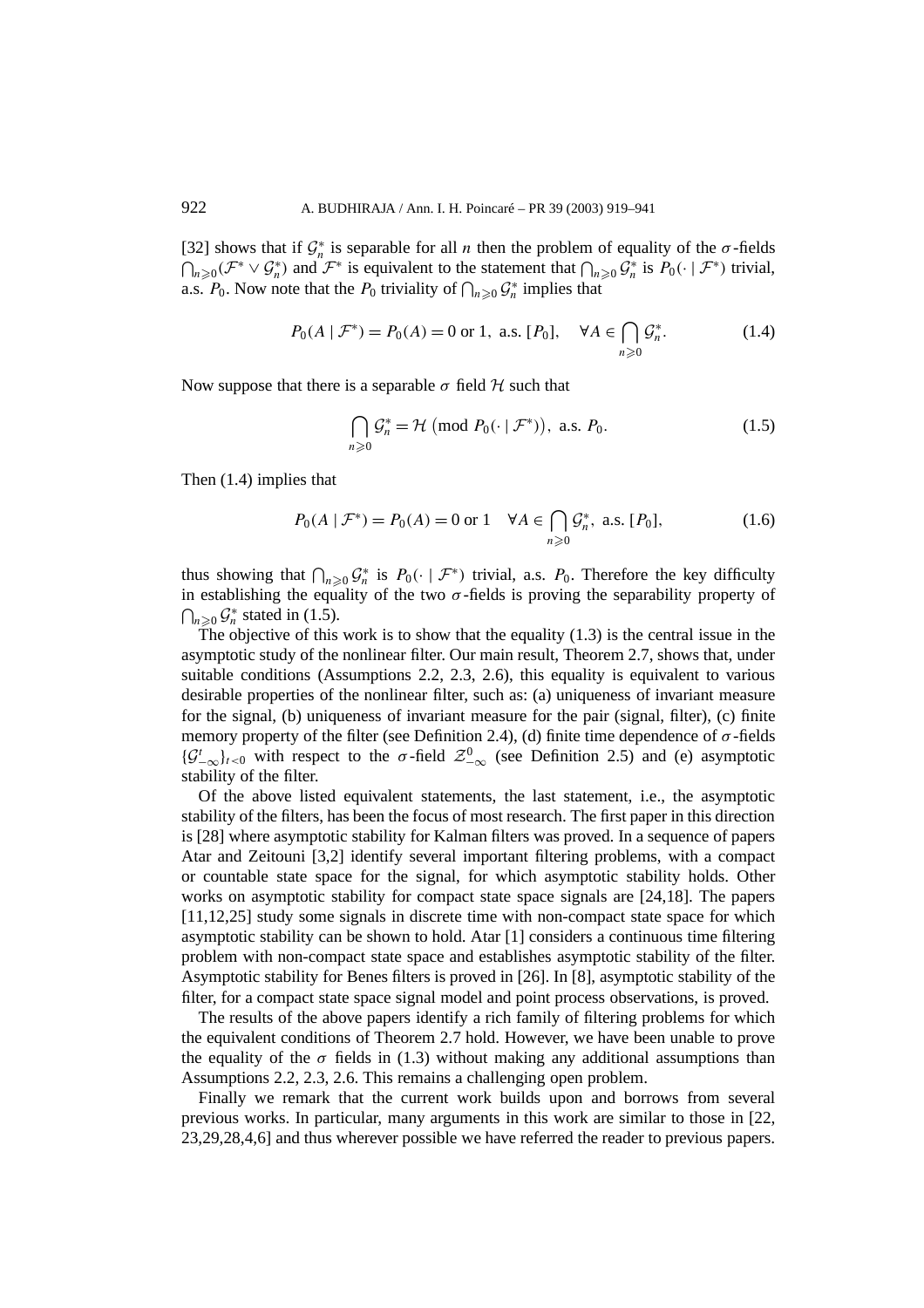### **2. Notation and the filtering model**

Let *E* be a complete separable metric space and let  $(\Omega, \mathcal{F}, P)$  be a probability space. Let  $(X_t)$  be a homogeneous Markov process with values in *E* with transition probability function  $p(x, t, B)$ , i.e. for  $t, \tau > 0$ ,  $x \in E$  and  $B \in \mathcal{B}(E)$ 

$$
P(X_{t+\tau} \in B \mid \sigma(X_u: u \leq \tau)) = p(X_{\tau}, t, B) \text{ a.s.},
$$
\n
$$
(2.1)
$$

where for a Polish space *S*,  $B(S)$  denotes the Borel sigma field on *S*. Denote the distribution of  $X_0$  by  $\gamma$ , i.e.

$$
\gamma = P \circ (X_0)^{-1}.\tag{2.2}
$$

Denote by  $\mathcal{D} \doteq D([0,\infty), E)$ , the Skorokhod space of *E* valued cadlag functions on  $[0, \infty)$  and let  $\xi_t(\cdot)$  be the coordinate process on D, i.e.  $\xi_t(\theta) = \theta(t)$  for  $\theta \in \mathcal{D}$ .

We will assume that  $(X_t)$  admits a cadlag version, i.e. for all  $(s, x) \in [0, \infty) \times E$  there exists a probability measure  $P_{s,x}$  on D such that for  $0 \le s < t < \infty$ , and  $U \in \mathcal{B}(E)$ ,

$$
P_{s,x}(\xi_t \in U \mid \sigma(\xi_u: u \le s)) = p(\xi_s, t - s, U) \text{ a.s. } P_{s,x}
$$
 (2.3)

and

$$
P_{s,x}(\xi_u = x, \ 0 \leq u \leq s) = 1. \tag{2.4}
$$

For notational simplicity,  $P_{0,x}$  will hereafter be denoted as  $P_x$ .

We will also assume that the Markov process is Feller, i.e. the map  $x \to P_{s,x}$  is a continuous map from *E* to  $P(D)$ , where for a Polish space *S*,  $P(S)$  denotes the space of probability measures on  $(S, \mathcal{B}(S))$ . Let  $(T_t)$  denote the semigroup corresponding to the Markov process  $(X_t)$ , i.e. for  $f \in BM(E)$  (for a Polish space *S*, *BM(S)* denotes the space of bounded measurable functions on *S*),

$$
(T_t f)(x) \doteq \int_{\mathcal{D}} f(\xi_t(\theta)) dP_x(\theta).
$$

The Feller property of the Markov process gives that for  $f \in C_b(E)$ ,  $(T_t f) \in C_b(E)$ .

The observation process is given as follows:

$$
Y_t = \int_0^t h(X_u) \, du + W_t,\tag{2.5}
$$

where  $h: E \to \mathbb{R}^d$  is a continuous mapping and  $(W_t)$  is a  $\mathbb{R}^d$ -valued standard Wiener process, assumed to be independent of  $(X_t)$ . Denote by  $\Pi_t$  the conditional distribution of  $X_t$  given past and current observations, i.e. for  $A \in \mathcal{B}(E)$ ,

$$
\Pi_t(A) \doteq P(X_t \in A \mid \sigma\{Y_u: 0 \leq u \leq t\}).\tag{2.6}
$$

In order to study an incorrectly initialized filter we will introduce the following canonical setting, used in [4]. Let  $(\beta_t)$  be the canonical process on  $\mathcal{C} \doteq C([0,\infty))$ :  $\mathbb{R}^d$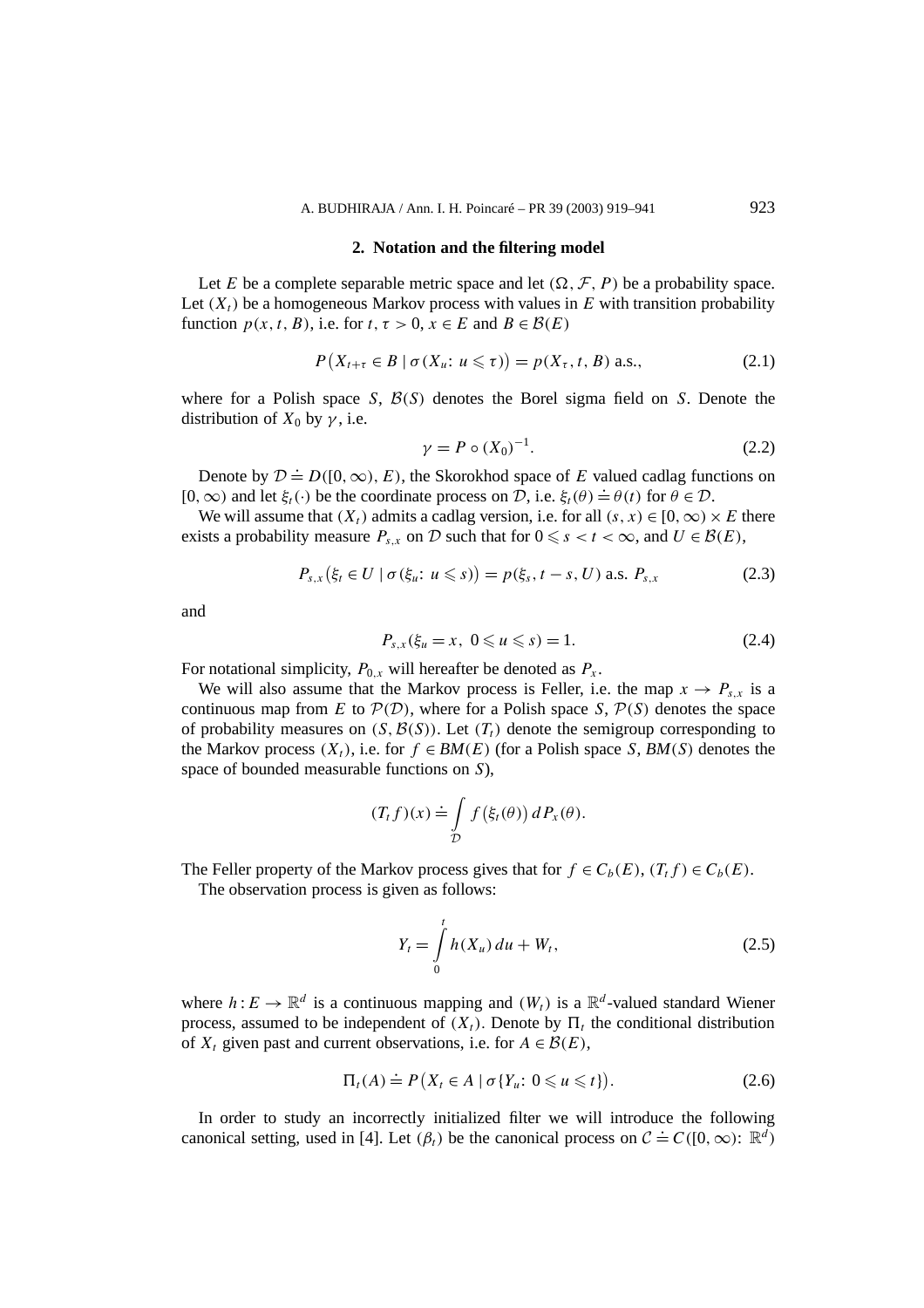(the space of continuous functions from  $[0, \infty)$  to  $\mathbb{R}^d$ ), i.e.  $\beta_t(\eta) \doteq \eta(t)$  for  $\eta \in \mathcal{C}$ . Let *Q* be the standard Wiener measure on  $(C, B(C))$ . Also set

$$
(\widehat{\Omega}, \widehat{\mathcal{F}}) \doteq (\mathcal{D}, \mathcal{B}(\mathcal{D})) \otimes (\mathcal{C}, \mathcal{B}(\mathcal{C}))
$$

and define for  $v \in \mathcal{P}(E)$ ,  $s > 0$ 

$$
R_{s,\nu}\doteq P_{s,\nu}\otimes Q,
$$

where  $P_{s,y} \in \mathcal{P}(\mathcal{D})$  is defined as:

$$
P_{s,\nu}(B) \doteq \int\limits_E P_{s,x}(B) \nu(dx), \quad B \in \mathcal{B}(\mathcal{D}).
$$

We will sometimes write  $P_{0,\nu}$ ,  $R_{0,\nu}$  as  $P_{\nu}$  and  $R_{\nu}$  respectively. Let  $Z_t : \hat{\Omega} \to \mathbb{R}$  be the stochastic process such that for all  $0 \leq s \leq t$ :

$$
Z_t - Z_s = \int_s^t \langle h(\xi_u), d\beta_u \rangle, \text{ a.s. } R_{s,v}
$$

for all  $v \in \mathcal{P}(E)$ , where  $\langle \cdot, \cdot \rangle$  denotes the inner product in  $\mathbb{R}^d$ . For the existence of such a common version see Theorem 3 in [21]. Next, for  $0 \le s \le t$ , let

$$
q_{st} \doteq \exp\bigg(Z_t - Z_s - \frac{1}{2}\int\limits_s^t \big\|h(\xi_u)\big\|^2 du\bigg).
$$

For a Polish space *S* let M*(S)* denote the space of positive, finite measures on *S*. For  $f \in BM(S)$  and  $m \in M(S)$  we will denote  $\int_S f(x) dm(x)$  by  $\langle m, f \rangle$  or  $m(f)$ .

For  $v \in \mathcal{M}(E)$  and  $0 \le s \le t < \infty$ , define a  $\mathcal{M}(E)$  valued process  $\Gamma_{st}(v)$  on C as

$$
\langle \Gamma_{st}(\nu)(\eta), f \rangle \doteq \iint_{E} f(\xi_t(\theta)) q_{st}(\theta, \eta) dP_{s,x}(\theta) d\nu(x), \eta\text{-a.s. [Q].}
$$
 (2.7)

The measurability of the map  $(s, t, \eta, v) \rightarrow \Gamma_{st}(v)(\eta)$  is a consequence of Theorem 3 in [21] which gives the measurability of the map  $(t, \omega) \rightarrow Z_t(\omega)$ .

Finally define for  $0 \le s \le t$  and  $v \in \mathcal{M}(E)$  a  $\mathcal{P}(E)$  valued random variable  $\Lambda_{st}(v)$ via the normalization of  $\Gamma_{st}(v)$ , i.e.

$$
\Lambda_{st}(\nu) \doteq \frac{\Gamma_{st}(\nu)}{\langle \Gamma_{st}(\nu), 1 \rangle}.
$$

Also, we define  $\Gamma_t(v) \doteq \Gamma_{0t}(v)$  and  $\Lambda_t(v) \doteq \Lambda_{0t}(v)$ .

As a consequence of the Kallianpur–Striebel formula (see [20]) it follows that for  $f \in BM(E)$ 

$$
\langle \Pi_t(\omega), f \rangle = \langle \Lambda_{0t}(\gamma) (Y_{\cdot}(\omega)), f \rangle, \quad \omega\text{-a.s. } [P], \quad t \in (0, \infty).
$$
 (2.8)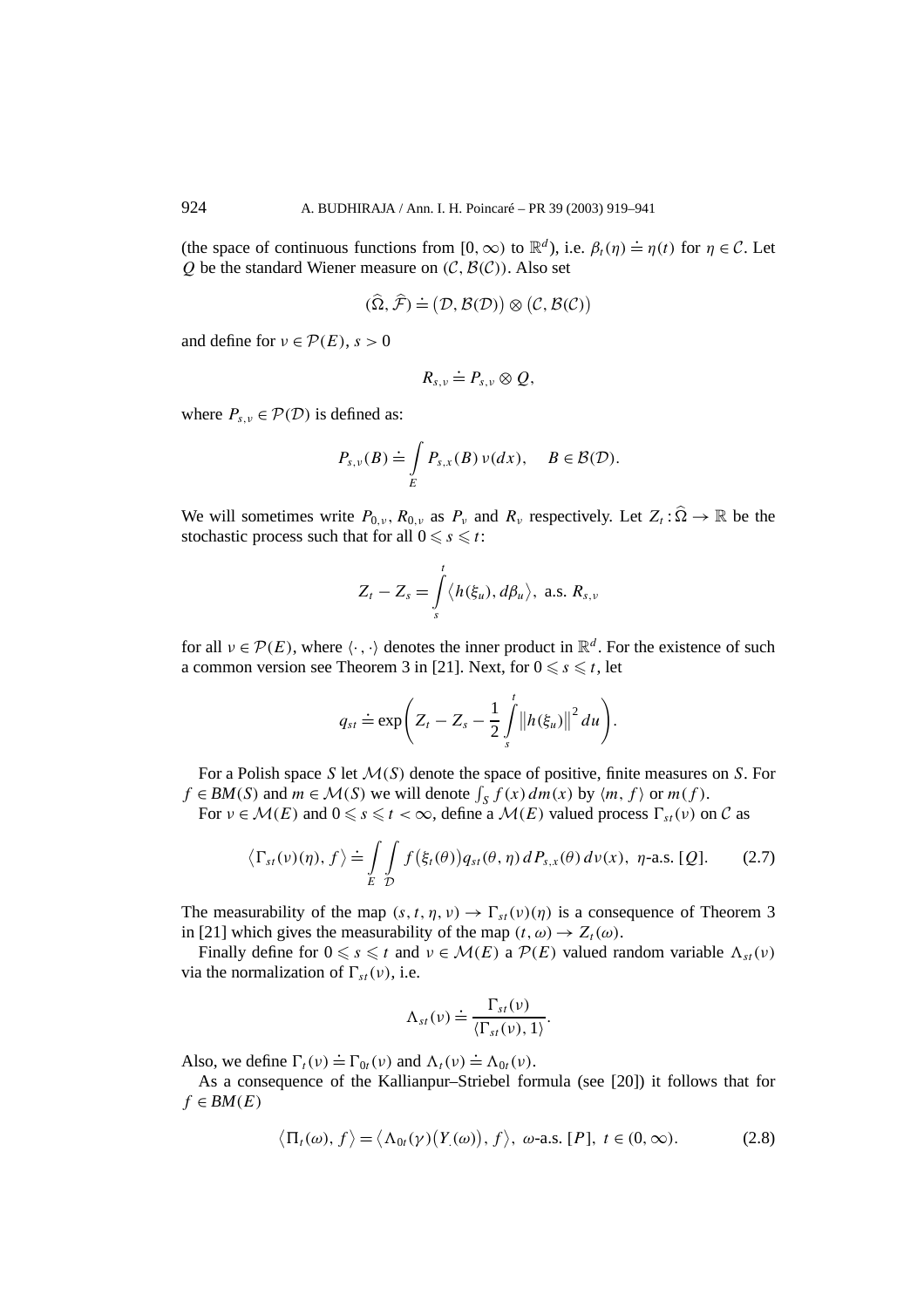By a filter initialized incorrectly at the probability measure  $\gamma_1$  we mean the  $\mathcal{P}(E)$ valued process,  $\Pi_t^{\gamma_1}$  defined as:

$$
\big\langle \Pi_l^{\gamma_1}(\omega), f \big\rangle \doteq \big\langle \Lambda_{0t}(\gamma_1) \big( Y_{.}(\omega) \big), f \big\rangle, \quad f \in BM(E).
$$

Let F be the Q-completion of  $B(C)$  and  $\mathcal N$  be the class of Q-null sets in F. For  $0 \le s \le t \le \infty$ , let  $\mathcal{A}_s^t$  be the sub- $\sigma$ -fields of  $\widetilde{\mathcal{F}}$  defined by

$$
\mathcal{A}_{s}^{t} = \sigma \left( \sigma \left( \beta_{u} - \beta_{s} : s \leq u \leq t \right) \cup \widetilde{\mathcal{N}} \right).
$$
 (2.9)

Next we introduce the probability measure on  $\mathcal C$  under which the canonical process has the same law as the observation process. For an arbitrary  $v \in \mathcal{P}(E)$  let  $Q_v \in \mathcal{P}(\mathcal{C})$ be defined by

$$
\frac{dQ_v}{dQ} = \Gamma_t(v)(E) \quad \text{on } \mathcal{A}_0^t, \ t \in [0, \infty). \tag{2.10}
$$

It is easy to see that  $P \circ Y^{-1} = Q_{\gamma}$ .

We now define our basic notion of asymptotic stability which was introduced by Ocone and Pardoux [28].

DEFINITION 2.1. – Let  $\mu_1, \mu_2 \in \mathcal{P}(E)$ *. We say that the filter is*  $(\mu_1, \mu_2)$ *-asymptotically stable if for all*  $\phi \in C_b(E)$ 

$$
\big|\big\langle\Lambda_t(\mu_1),\phi\big\rangle-\big\langle\Lambda_t(\mu_2),\phi\big\rangle\big|
$$

*converges to* 0 *in*  $Q_{\mu_1}$ -probability as  $t \to \infty$ .

We now proceed to describe the Markov properties of the filter. It was shown in [4] that  ${\lbrace \pi_t \rbrace}_{t \geq 0}$  is a Feller–Markov process with associated semigroup:

$$
(\mathcal{T}_t F)(v) \doteq \mathbb{E}_{Q_v}\big(F(\Lambda_t(v))\big); \quad F \in BM(\mathcal{P}(E)); \ v \in \mathcal{P}(E).
$$

In order to describe the Markov property of the (signal, filter) pair, we now introduce the following measure on  $(\hat{\Omega}, \hat{\mathcal{F}})$  which corresponds to the law of the process  $(X_t, Y_t)_{t \geq 0}$ . For  $v \in \mathcal{P}(E)$  define

$$
\mathcal{K}_s^t(v) \doteq \sigma \big( \sigma \{ \beta_u - \beta_s : s \leq u \leq t \} \cup \sigma \{ \xi_u : s \leq u \leq t \} \cup \mathcal{N} \big), \tag{2.11}
$$

where N is the class of all  $R_{0,\nu}$  null sets. Now for fixed  $\nu \in \mathcal{P}(E)$  define  $\widehat{R}_{0,\nu}$  on  $(\widehat{\Omega}, \widehat{\mathcal{F}})$ as follows:

$$
\frac{d\hat{R}_{0,\nu}}{dR_{0,\nu}}(\theta,\eta) \doteq q_{0t}(\theta,\eta) \quad \text{on } \mathcal{K}_0^t(\nu), \ t \geq 0.
$$
 (2.12)

*.*

Observing that

$$
R_{0,\gamma} = P \circ (X_{\cdot}, Y_{\cdot})^{-1},
$$

it follows via an application of Girsanov's theorem (cf. [4], Section 4) that

$$
\widehat{R}_{0,\gamma} = P \circ (X_{\cdot}, W_{\cdot})^{-1}
$$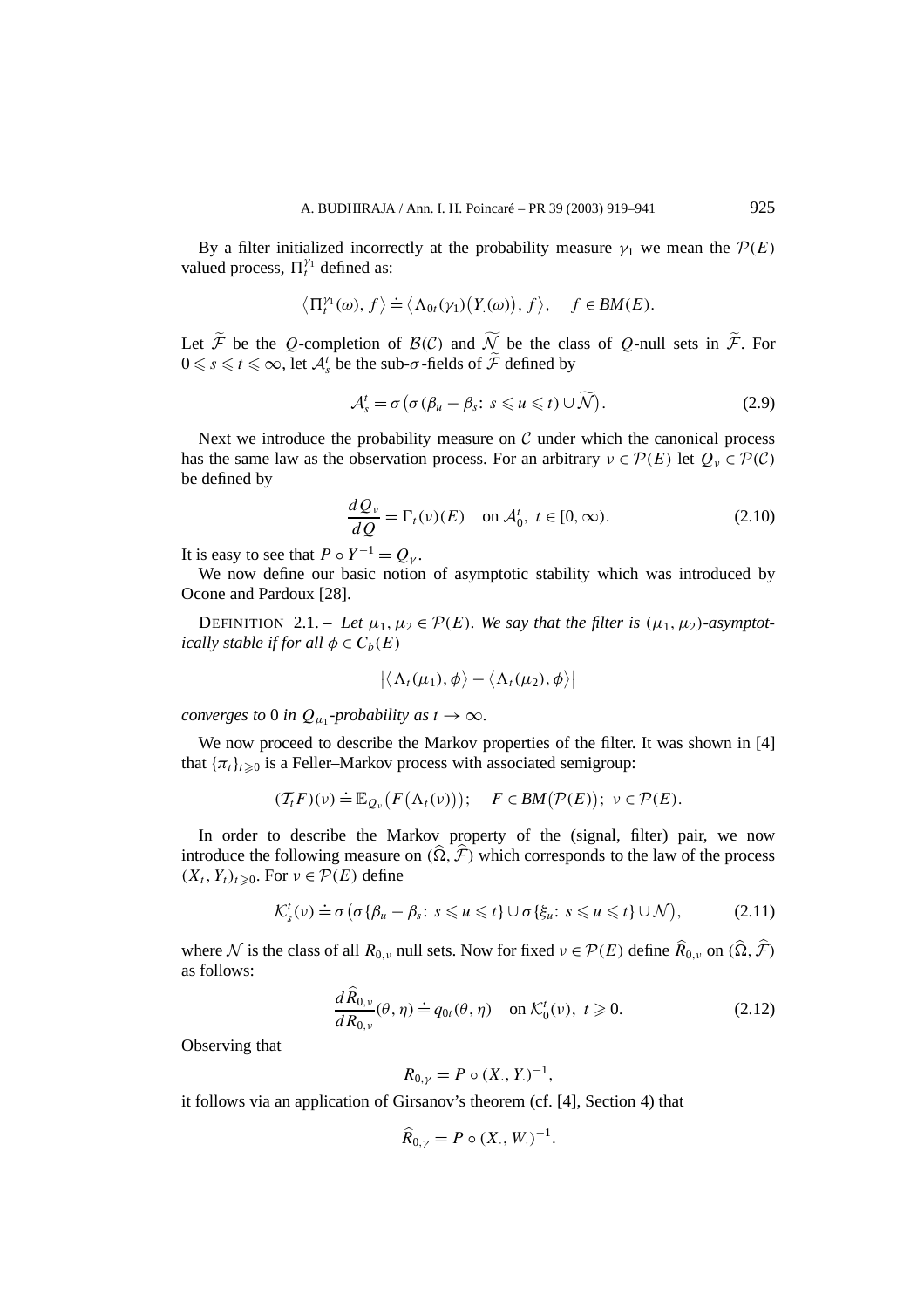Now, for fixed  $v \in \mathcal{P}(E)$  let  $\Pi_t^{\nu}$  be the filter initialized at  $\nu$ , defined as

$$
\Pi_t^{\nu}(\omega) \doteq \Lambda_t(\nu) \big(Y(\omega)\big).
$$

It was shown in [4] that  $((X_t, \Pi_t^{\nu}), \mathcal{F}_t)$  is a  $E \times \mathcal{P}(E)$  valued Feller–Markov process on  $(\Omega, \mathcal{F}, P)$  with associated semigroup  $\{S_t\}_{0 \le t < \infty}$  defined as follows. For *F* ∈ *BM*(*E* ×  $P(E)$ ),

$$
(\mathcal{S}_t F)(x,\lambda) \doteq \mathbb{E}_{\widehat{R}_{0,x}}[F(\Lambda_t(\lambda),\xi_t)]; \quad (x,\lambda) \in E \times \mathcal{P}(E).
$$

The following two conditions will be assumed in many results of this paper.

*Assumption* 2.2. – There is a unique invariant probability measure,  $\mu$ , for the semigroup  $(T_t)$ .

*Assumption* 2.3. – For all  $f \in C_b(E)$ :

$$
\limsup_{t \to \infty} \int\limits_{E} \left| T_t f(x) - \langle \mu, f \rangle \right| \mu(dx) = 0. \tag{2.13}
$$

The above assumption in the asymptotic study of the filter was introduced by Kunita [22], it is equivalent to the statement that  $\mathcal{G}^{-\infty}_{-\infty}$  is  $R^{(1)}_{\mu}$  – trivial (cf. [31]).

Following Stettner [29], denote for  $v \in \mathcal{P}(E)$  and  $A \in \mathcal{B}(\mathcal{P}(E))$ ,

$$
m_t^{\nu}(A) \doteq (\mathcal{T}_t \mathcal{I}_A)(\nu) = E_{Q_{\nu}}(\mathcal{I}_A(\Lambda_t(\nu, \cdot))) \tag{2.14}
$$

and

$$
M_t^{\nu}(A) \doteq \int\limits_E \left( T_t \mathcal{I}_A \right)(\delta_x) \, \nu(dx),\tag{2.15}
$$

where  $\mathcal{I}_A$  is the indicator function of the set  $A$ . We will now give representations for  $m_t^{\mu}$  and  $M_t^{\mu}$  as the laws of certain filtering processes in the stationary filtering problem introduced by Kunita [22]. Henceforth we will assume that Assumption 2.2 holds, i.e., there is a unique  $(T_t)$  invariant measure,  $\mu$ . Let  $\mathcal{D}_{\mathbb{R}} \equiv D((-\infty,\infty);E)$ denote the space of r.c.l.l. functions from  $(-\infty, \infty)$  into *E* with Skorokhod topology and  $\mathcal{C}_\mathbb{R} \equiv C((-\infty,\infty);\mathbb{R}^d)$  denote the space of continuous functions from  $(-\infty,\infty)$ into R*<sup>d</sup>* with topology of uniform convergence on compact subsets of *(*−∞*,*∞*)*. Let the coordinate processes on  $\mathcal{D}_{\mathbb{R}}$  and  $\mathcal{C}_{\mathbb{R}}$  be denoted by  $(\tilde{\xi}_t(\cdot))$  and  $(\tilde{\beta}_t(\cdot))$  respectively. Let  $P_{\mu}^{(1)}$  be the unique measure on  $(D_{\mathbb{R}}, \mathcal{B}(D_{\mathbb{R}}))$  which satisfies for  $E_1, \ldots, E_n \in \mathcal{B}(\mathbb{R})$  and  $-\infty < t_1 < t_2 < \cdots < t_n < \infty$ ,

$$
P_{\mu}^{(1)}(\tilde{\xi}_{t_1} \in E_1, \ldots, \tilde{\xi}_{t_n} \in E_n)
$$
  
= 
$$
\int_{E_1 \times \cdots \times E_n} \mu(dx_1) p(t_1, x_1, t_2, dx_2) \cdots p(t_{n-1}, x_{n-1}, t_n, dx_n).
$$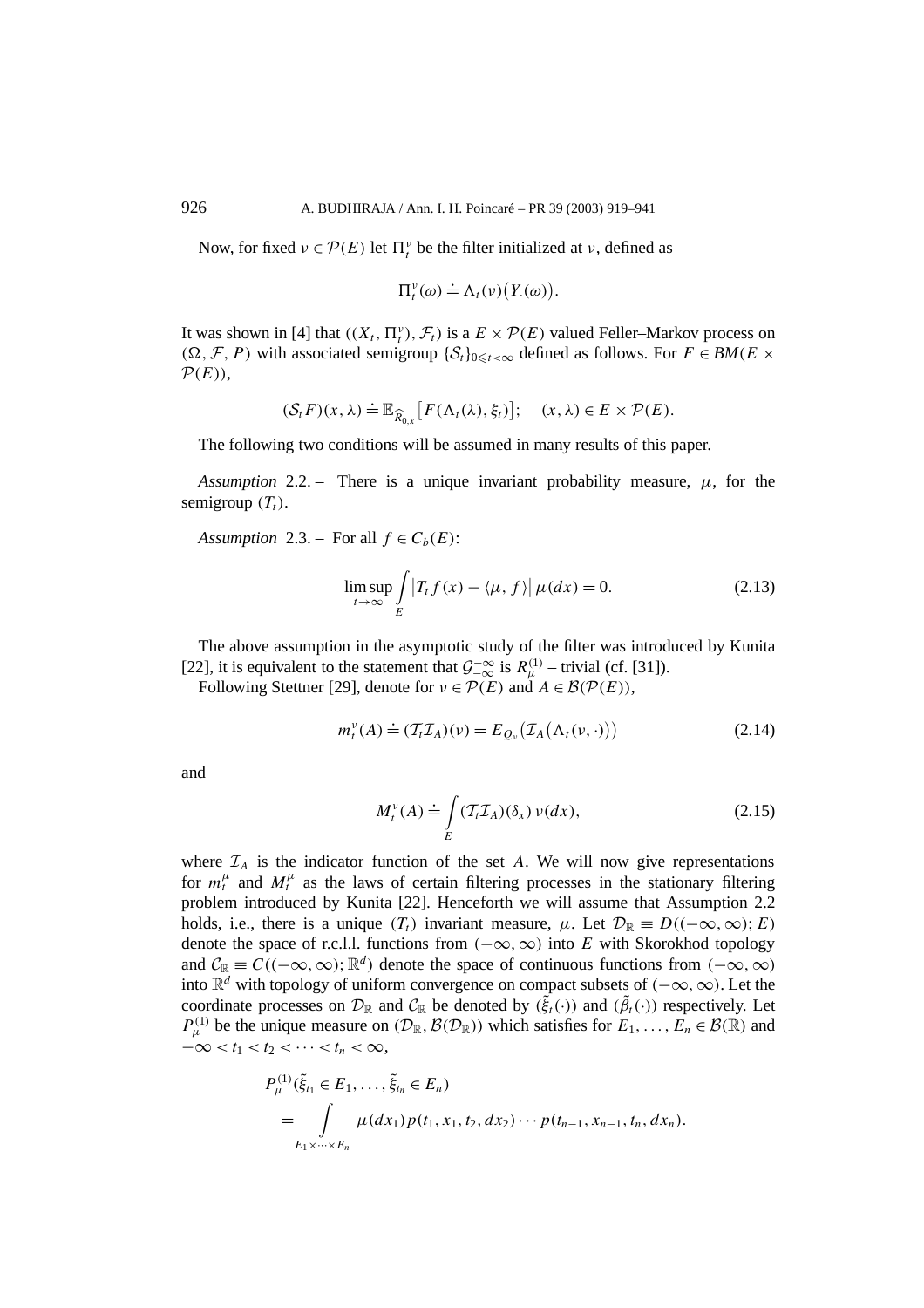Now let  $Q^{(1)}$  be a probability measure on  $(C_{\mathbb{R}}, \mathcal{B}(C_{\mathbb{R}}))$ , such that for  $-\infty < t_0 < t_1 <$  $\cdots < t_n < \infty$ ,

$$
\left(\frac{1}{\sqrt{t_1-t_0}}(\tilde{\beta}_{t_1}-\tilde{\beta}_{t_0}),\ldots,\frac{1}{\sqrt{t_n-t_{n-1}}}(\tilde{\beta}_{t_n}-\tilde{\beta}_{t_{n-1}})\right)
$$

are independent  $N(0, I_{d \times d})$ .

Let  $\Omega^1 \doteq \mathcal{D}_{\mathbb{R}} \times C_{\mathbb{R}}$  and  $R_{\mu}^{(1)} \doteq P_{\mu}^{(1)} \otimes Q^{(1)}$ . Without loss of generality, we will consider the coordinate processes  $(\tilde{\xi}_t)$ ,  $(\tilde{\beta}_t)$  to be defined on the product space  $(\Omega^1, \mathcal{B}(\Omega^1), R_\mu^{(1)})$ . Let  $\mathcal{F}^*$  be the completion of  $\mathcal{B}(\Omega^1)$  under  $R_\mu^{(1)}$ . Define the observation process:

$$
\alpha_t - \alpha_s \doteq \int\limits_s^t h(\tilde{\xi}_u) \, du + \tilde{\beta}_t - \tilde{\beta}_s
$$

and the sigma fields

$$
\mathcal{Z}_s^t \doteq \sigma \big( \sigma(\alpha_v - \alpha_u; s \leq u \leq v \leq t) \cup \mathcal{N}^* \big), \tag{2.16}
$$

$$
\mathcal{G}_{s}^{t} = \sigma \left( \sigma \left( \tilde{\xi}_{u} \colon s \leq u \leq t \right) \cup \mathcal{N}^{*} \right), \tag{2.17}
$$

where  $-\infty \le s < t \le \infty$  and  $\mathcal{N}^*$  is the class of  $R^{(1)}_{\mu}$  null sets in  $\mathcal{F}^*$ . Further, let  $\mathcal{G}^{-\infty}_{-\infty}$  be defined as

$$
\mathcal{G}_{-\infty}^{-\infty} = \bigcap_{-\infty < t < \infty} \mathcal{G}_{-\infty}^t. \tag{2.18}
$$

Now define for  $-\infty < s < t < \infty$ ,

$$
\bar{\pi}_{s,t}^{(0)} \doteq \Lambda_{t-s}(\mu)(\alpha^s),
$$

where  $\alpha^s : \Omega^1 \to C([0,\infty); \mathbb{R}^d)$  is defined as  $\alpha^s_u(\omega) \doteq \alpha_{s+u}(\omega) - \alpha_s(\omega)$ . Also define

$$
\bar{\pi}_{s,t}^{(1)} \doteq \Lambda_{t-s}(\delta_{\tilde{\xi}_s})\big(\alpha^s\big)
$$

Observe that for *f* in *BM(E)*

$$
\bar{\pi}_{s,t}^{(0)}(f) = \mathbb{E}_{R_{\mu}^{(1)}}[f(\tilde{\xi}_t) | \mathcal{Z}_s^t] \text{ and } \bar{\pi}_{s,t}^{(1)}(f) = \mathbb{E}_{R_{\mu}^{(1)}}[f(\tilde{\xi}_t) | \mathcal{Z}_s^t \vee \sigma(\tilde{\xi}_s)].
$$

(For two sigma fields  $\mathcal{L}_1$  and  $\mathcal{L}_2$ ,  $\mathcal{L}_1 \vee \mathcal{L}_2 = \sigma(\mathcal{L}_1 \cup \mathcal{L}_2)$ .) Also note that for *F* in  $BM(P(E))$ 

$$
\mathbb{E}_{R_{\mu}^{(1)}}[F(\bar{\pi}_{s,t}^{(1)})] = \mathbb{E}_{R_{\mu}^{(1)}}[F(\Lambda_{t-s}(\delta_{\tilde{\xi}_{s}})(\alpha^{s}))]
$$
  
\n
$$
= \int_{E} \mathbb{E}_{Q_{x}} F(\Lambda_{t-s}(\delta_{x})) \mu(dx)
$$
  
\n
$$
= \int_{E} (\mathcal{T}_{t-s}F)(\delta_{x}) \mu(dx) \qquad (2.19)
$$

*.*

$$
=M_{t-s}^{\mu}(F). \tag{2.20}
$$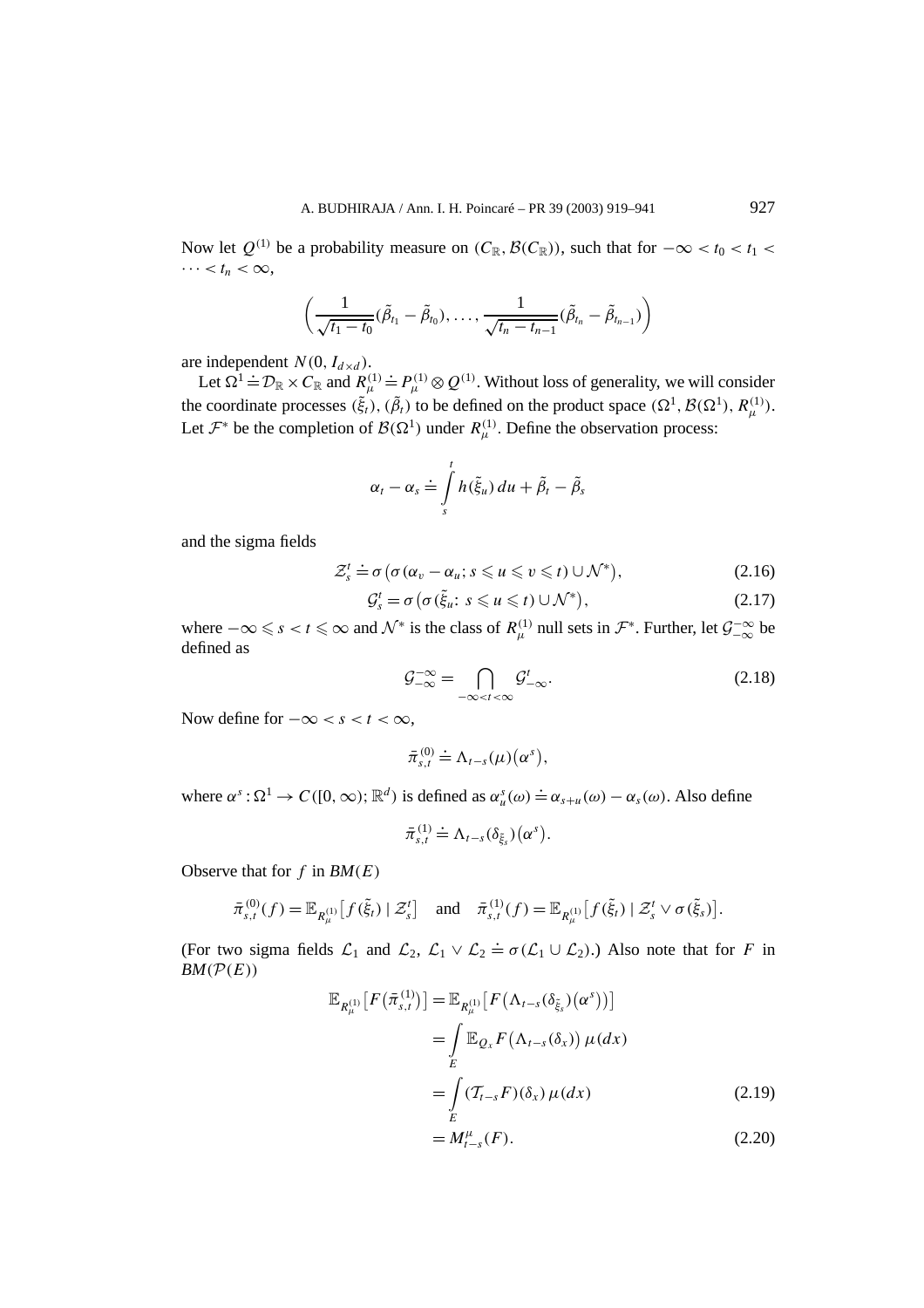In a similar manner it is seen that

$$
\mathbb{E}_{R_{\mu}^{(1)}}[F(\bar{\pi}_{s,t}^{(0)})] = m_{t-s}^{\mu}(F). \tag{2.21}
$$

A straightforward application of martingale convergence theorem shows that as  $s \rightarrow$  $-\infty$ , almost surely the measure  $\bar{\pi}_{s,t}^{(0)}$  converges (weakly) to the measure  $\bar{\pi}_{t}^{(0)}$  defined as follows: For bounded and continuous function *f* on *E*

$$
\bar{\pi}_t^{(0)}(f) \doteq \mathbb{E}_{R_\mu^{(1)}} \left[ f(\tilde{\xi}_t) \mid \mathcal{Z}_{-\infty}^t \right]. \tag{2.22}
$$

Furthermore we have that (cf. Lemma 3.3 of Kunita [22])

$$
\bar{\pi}_{s,t}^{(1)}(f) = \mathbb{E}_{R_{\mu}^{(1)}}[f(\tilde{\xi}_t) | \mathcal{Z}_{-\infty}^t \vee \mathcal{G}_{-\infty}^s]
$$

and thus by the reverse martingale convergence theorem we have that as  $s \to -\infty$ ,  $\bar{\pi}_{s,t}^{(1)}$  converges weakly to the measure  $\bar{\pi}_{t}^{(1)}$  defined as

$$
\bar{\pi}_t^{(1)}(f) \doteq \mathbb{E}_{R_\mu^{(1)}} \bigg[ f(\tilde{\xi}_t) \mid \bigcap_{s=-\infty}^{\infty} \left( \mathcal{Z}_{-\infty}^t \vee \mathcal{G}_{-\infty}^s \right) \bigg]. \tag{2.23}
$$

It is stated in [22] that under Assumptions 2.2 and 2.3, the above expectation is equal to  $\mathbb{E}_{R_{\mu}^{(1)}}[f(\tilde{\xi}_t) | \mathcal{Z}_{-\infty}^t]$ . However, we have been unable to prove that statement.

In view of (2.20) and (2.21) we have that  $M^{\mu}_{u}$  and  $m^{\mu}_{u}$  converge weakly as  $u \to \infty$ to the law of  $\bar{\pi}^{(0)}_t$  and  $\bar{\pi}^{(1)}_t$  respectively, which also shows that the laws of  $\bar{\pi}^{(0)}_t$ ,  $\bar{\pi}^{(1)}_t$  are independent of *t*. Denote these laws as  $m^{\mu}$  and  $M^{\mu}$  respectively. Thus we have that

$$
m_u^{\mu} \to m^{\mu}; \quad M_u^{\mu} \to M^{\mu}, \quad \text{as } u \to \infty. \tag{2.24}
$$

Also note that since  $(T_t)$  is a Feller semigroup, it follows from (2.14) and (2.15) that both  $m^{\mu}$  and  $M^{\mu}$  have to be  $(T_t)$  invariant. This shows that there is at least one  $(T_t)$  invariant probability measure. In a similar way it is shown (cf.  $[4]$ ) that there is at least one  $(S_t)$ invariant probability measure.

We now introduce the property of "finite memory of the filter". This property says that for large times  $(t)$ , the filter initialized at any point  $x \in E$  can be well approximated by a sub-optimal filter which is constructed using only the observations from the past *τ* units of time, for sufficiently large  $\tau$ . This property was introduced in the filter stability problem by Ocone and Pardoux [28].

DEFINITION 2.4. – *We say that the filter has the finite memory property if for all*  $\phi \in C_b(E)$ 

$$
\limsup_{\tau \to \infty} \limsup_{t \to \infty} \mathbb{E}_{Q_{\delta_x}} \left| \left\langle \Lambda_t(\delta_x), \phi \right\rangle - \left\langle \Lambda_{t-\tau,t}(\delta_x T_{t-\tau}), \phi \right\rangle \right| = 0; \ x-a.s. \ [\mu]. \tag{2.25}
$$

Finally, we give the following definition regarding the dependence between the signal and the observation process.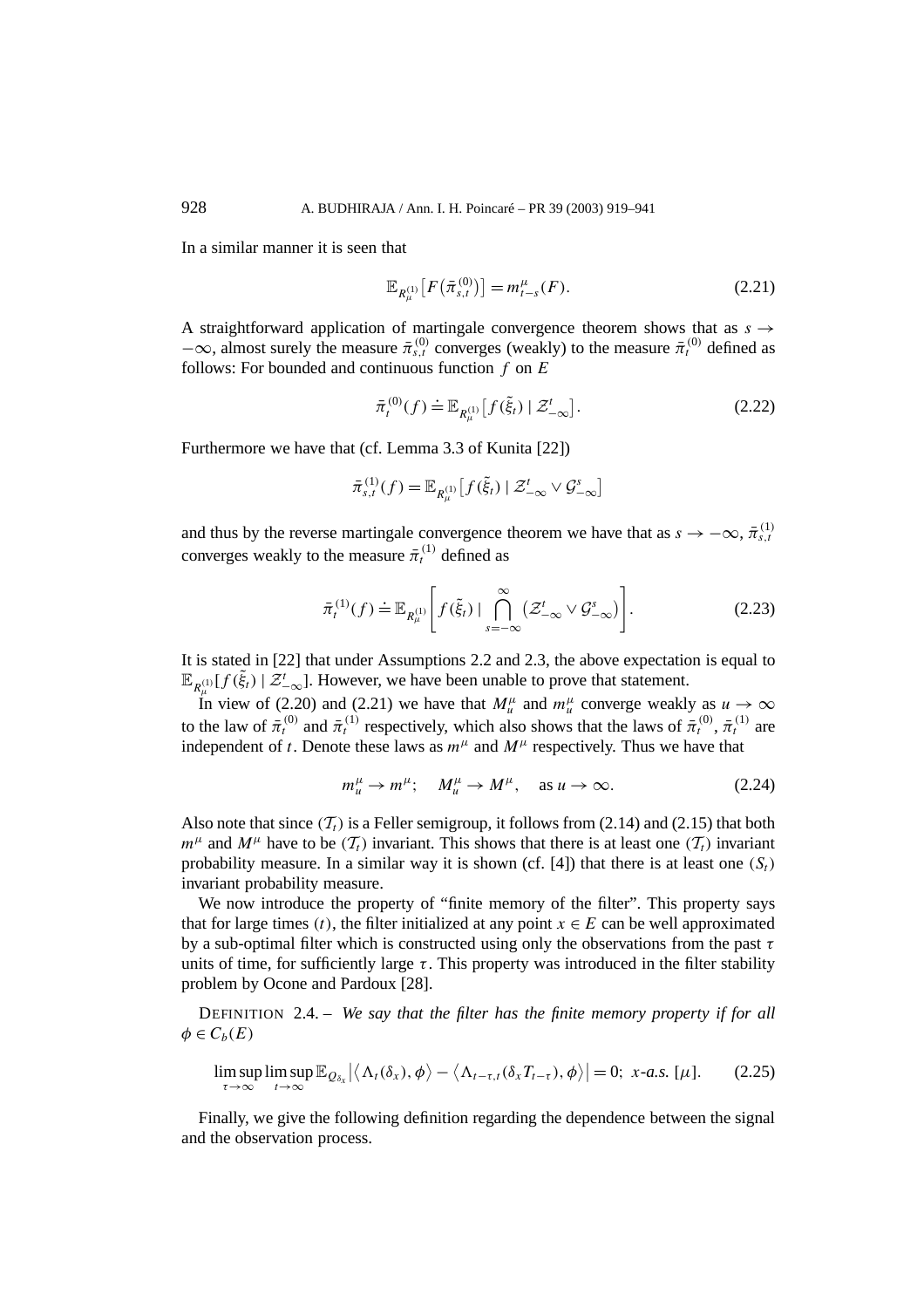DEFINITION 2.5. – *We say that the sequence of*  $\sigma$ -fields  $\{\mathcal{G}_{-\infty}^t\}_{t<0}$  *has a finite time dependence with respect to the*  $\sigma$ -field  $\mathcal{Z}_{-\infty}^0$ , if for all  $k \in \mathbb{N}$ ,  $-\infty < t_1 < t_2 < \cdots <$  $t_k < \infty$ ,  $\phi_1, \ldots, \phi_k \in C_b(E)$  *and*  $\varepsilon > 0$ *, there exists*  $\tau_{\varepsilon} \in (-\infty, t_1)$  *and*  $t_{\varepsilon} < \tau_{\varepsilon}$  *such that*  $\forall t \leqslant t_{\varepsilon}$ 

$$
\mathbb{E}_{R^{(1)}_\mu}\Bigg|\mathbb{E}_{R^{(1)}_\mu}\Bigg[\prod_{i=1}^k \phi_i(\tilde{\xi}_{t_i})\,\Big|\,\mathcal{Z}_{-\infty}^0\vee\mathcal{G}_{-\infty}^t\Bigg]-\mathbb{E}_{R^{(1)}_\mu}\Bigg[\prod_{i=1}^k \phi_i(\tilde{\xi}_{t_i})\,\Big|\,\mathcal{Z}_{\tau_{\varepsilon}}^0\vee\mathcal{G}_{-\infty}^t\Bigg]\Bigg|\leq \varepsilon.
$$

The following assumption will be made at some places in this work.

*Assumption* 2.6. – For all  $v_1, v_2 \in \mathcal{P}(E)$  there exists  $t \in [0, \infty)$  such that  $v_1T_t$  is absolutely continuous with respect to  $v_2T_t$ .

We can now state the main result in this work.

THEOREM 2.7. – *Suppose that Assumptions* 2.2, 2.3 *and* 2.6 *hold. Then the following are equivalent.*

- (i)  $\bigcap_{s=-\infty}^{\infty} (\mathcal{Z}_{-\infty}^{0} \vee \mathcal{G}_{-\infty}^{s}) = \mathcal{Z}_{-\infty}^{0} \vee \mathcal{G}_{-\infty}^{-\infty}$ .
- (ii)  $m^{\mu} = M^{\mu}$ .
- (iii) The filter has a unique invariant measure, i.e. there is a unique  $T_t$  *invariant probability measure.*
- (iv) The signal-filter pair has a unique invariant measure, *i.e.* there is a unique  $S_t$ *invariant probability measure.*
- (v) *For all*  $v_1, v_2 \in \mathcal{P}(E)$ *, the filter is*  $(v_1, v_2)$  *asymptotically stable.*
- (vi) *The filter is*  $(\delta_x, \mu)$  *asymptotically stable for*  $\mu$ -*almost every*  $x \in E$ *.*
- (vii) *The filter has the finite memory property* (*Definition* 2.4)*.*
- (viii) *The*  $\sigma$ -fields  $\{\mathcal{G}_{-\infty}^t\}_t$  *co have finite time dependence with respect to the*  $\sigma$ -field  $\mathcal{Z}^0_{-\infty}$  (*Definition* 2.5).

*Remark* 2.8. – We show, in fact, a stronger result. Namely under Assumption 2.2 (alone), (v)  $\Rightarrow$  (vi); (viii)  $\Rightarrow$  (i); and (v)  $\Rightarrow$  (iv)  $\Rightarrow$  (ii)  $\Rightarrow$  (iii). Assuming 2.3 in addition, (i)  $\Rightarrow$  (ii). Finally, assuming 2.6 in addition (iii)  $\Rightarrow$  (v) and (vi)  $\Rightarrow$  (vii)  $\Rightarrow$  (viii).

*Proof.* – (i)  $\Rightarrow$  (ii) (Kunita [22]). Observe that  $m^{\mu}$  is the probability law of  $\bar{\pi}_0^{(1)}$  and *M*<sup>*µ*</sup> is the probability law of  $\bar{\pi}_0^{(0)}$ . Assumption 2.3 implies that  $\mathcal{G}^{-\infty}_{-\infty}$  is  $R_{\mu}^{(1)}$  trivial. This combined with (i) immediately gives, in view of (2.22) and (2.23) that  $\bar{\pi}_0^{(1)} = \bar{\pi}_0^{(0)}$  a.s. and thus  $m^{\mu} = M^{\mu}$ .

 $(iii) \Rightarrow (iii)$  (Kunita [22]). If  $\Phi$  is some other  $(\mathcal{T}_t)$  invariant probability measure, it follows (Theorem 3.2 [22]) that  $m^{\mu}(F) \le \Phi(F) \le M^{\mu}(F)$  for all convex bounded and continuous functions *F* on  $\mathcal{M}(E)$ . Now (ii) implies that  $m^{\mu}(F) = \Phi(F) = M^{\mu}(F)$  for all such  $F$ . Since the collection of all such  $F$  is a measure determining class, we have that  $m^{\mu} = \Phi = M^{\mu}$ .

 $(iii) \Rightarrow$  *(v)* (Ocone and Pardoux [28]). Corollary 3.2 gives that  $\nu_i T_t \rightarrow \mu$ , for  $i = 1, 2$ , as  $t \to \infty$ . Also Assumption 2.6 implies that  $Q_{\nu_1}$  is mutually absolutely continuous with respect to  $Q_{\nu_2}$  (cf. Corollary 3.4 of [6]). Now Theorem 3.2 of [28] yield the implication. We remark that [28] considers the case when *E* is locally compact and *h* is bounded, however the result holds in the current setting as was shown in Theorem 7.3 of [4].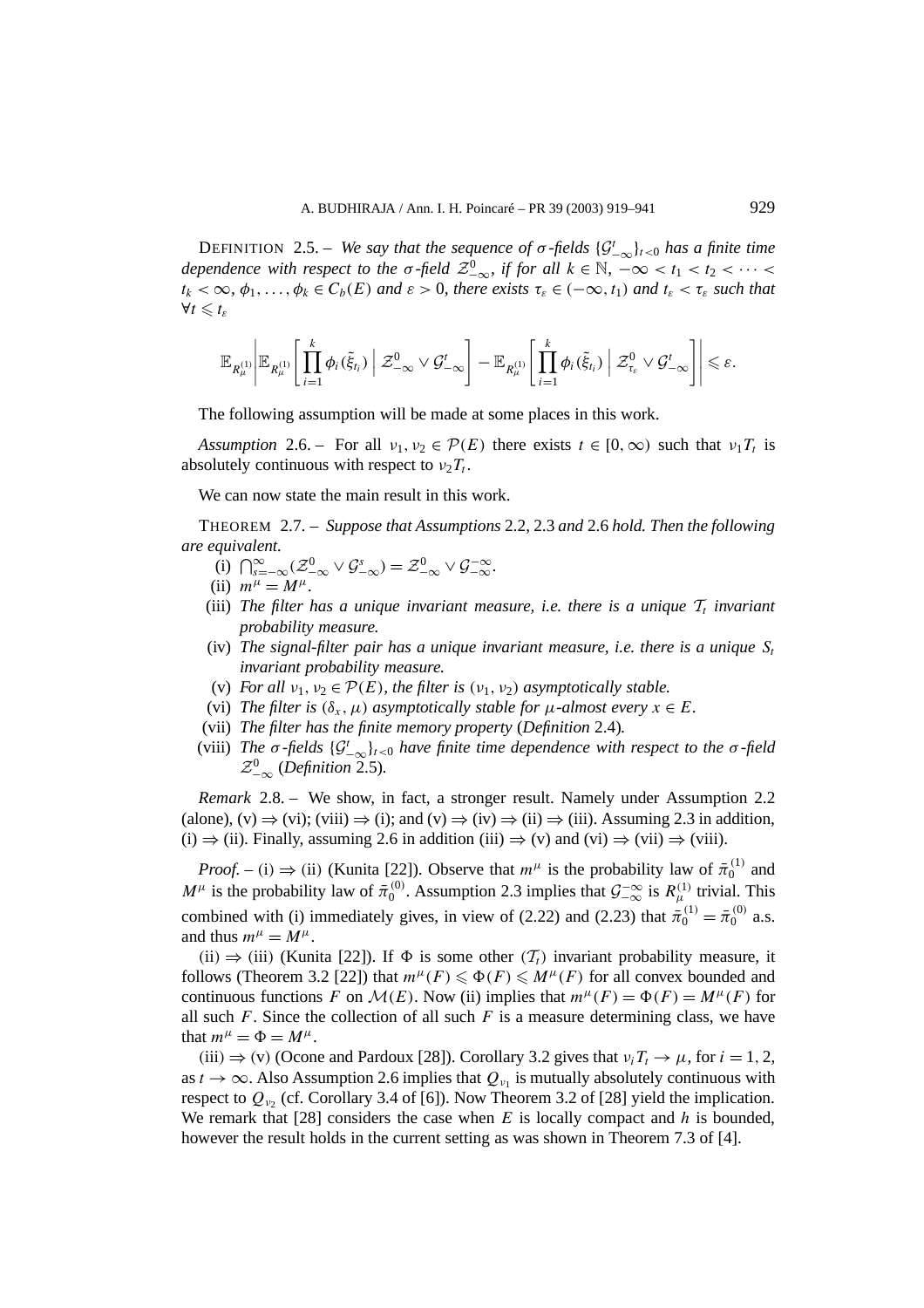$(v) \Rightarrow (vi)$  This is immediate.  $(vi) \Rightarrow (vii)$  See Theorem 3.3.  $(vii) \Rightarrow (viii)$  See Theorem 3.6.  $(viii) \Rightarrow (i)$  See Theorem 3.8.  $(v) \Rightarrow (iv)$  [7,6]. This is a direct consequence of Theorem 3.6 of [6].  $(iv) \Rightarrow (ii)$  It is shown in Theorem 6.4 of [4] that if we define

$$
\overline{m}^{\mu} \doteq R_{\mu}^{(1)} \omega (\overline{\pi}_{0}^{(1)}, \xi_{0})^{-1}, \qquad \overline{M}^{\mu} \doteq R_{\mu}^{(1)} \omega (\overline{\pi}_{0}^{(0)}, \xi_{0})^{-1},
$$

then both  $\overline{m}^{\mu}$  and  $\overline{M}^{\mu}$  are  $(S_t)$  invariant. Now (iv) implies that  $\overline{m}^{\mu} = \overline{M}^{\mu}$  and thus  $(\overline{m}^{\mu})_1 = (\overline{M}^{\mu})_1$ , where for  $\rho \in \mathcal{P}(\mathcal{P}(E) \times E)$ , we denote by  $(\rho)_1$  the marginal on  $\mathcal{P}(E)$ . Since  $(\overline{m}^{\mu})_1 = m^{\mu}$  and  $(\overline{M}^{\mu})_1 = M^{\mu}$ , (ii) follows.  $\Box$ 

# **3. Proofs**

Throughout this section we will assume that Assumption 2.2 holds. The following lemma will be used in the proof of Theorem 3.3.

LEMMA 3.1. – *Suppose that Assumption* 2.3 *holds. Let*  $v \in \mathcal{P}(E)$  *be such that*  $\nu T_{\varepsilon} \ll \mu$  *for some*  $\varepsilon > 0$ *. Then*  $\nu T_{t} \rightarrow \mu$  *as*  $t \rightarrow \infty$ *.* 

*Proof.* – We begin by noticing that for  $f \in C_b(E)$  and  $t \geq \varepsilon$ ,

$$
(\nu T_t)(f) = \int\limits_E (T_{t-\varepsilon}f)(x) \left(\frac{d\nu T_{\varepsilon}}{d\mu}(x)\right) \mu(dx).
$$

This implies that for all  $K \in (0, \infty)$ 

$$
\begin{aligned} \left| (\nu T_t)(f) - \mu(f) \right| &= \left| \int\limits_E \left( (T_{t-\varepsilon}f)(x) - \mu(f) \right) \left( \frac{d\nu T_\varepsilon}{d\mu}(x) \right) \mu(dx) \right| \\ &\leqslant K \int\limits_E \left| (T_{t-\varepsilon}f)(x) - \mu(f) \right| \mu(dx) \\ &+ 2 \sup\limits_{x \in E} \left| f(x) \right| \int\limits_E \left( \frac{d\nu T_\varepsilon}{d\mu}(x) \right) I_{\frac{d\nu T_\varepsilon}{d\mu}(x) > K} \mu(dx). \end{aligned}
$$

Taking limit as  $t \to \infty$ , we have from Assumption 2.3 that

$$
\limsup_{t\to\infty} |(\nu T_t)(f) - \mu(f)| \leq 2 \sup_{x\in E} |f(x)| \int\limits_{E} \left( \frac{d\nu T_{\varepsilon}}{d\mu}(x) \right) I_{\frac{d\nu T_{\varepsilon}}{d\mu}(x)>K} \mu(dx).
$$

The result now follows on taking limit as  $K \to \infty$  in the above display.  $\square$ 

As an immediate consequence of the above result we have the following corollary.

COROLLARY 3.2. – *Suppose that Assumptions* 2.3, 2.6 *hold. Then for all*  $v \in \mathcal{P}(E)$ *,*  $\nu T_t \to \mu$ *, as*  $t \to \infty$ *.*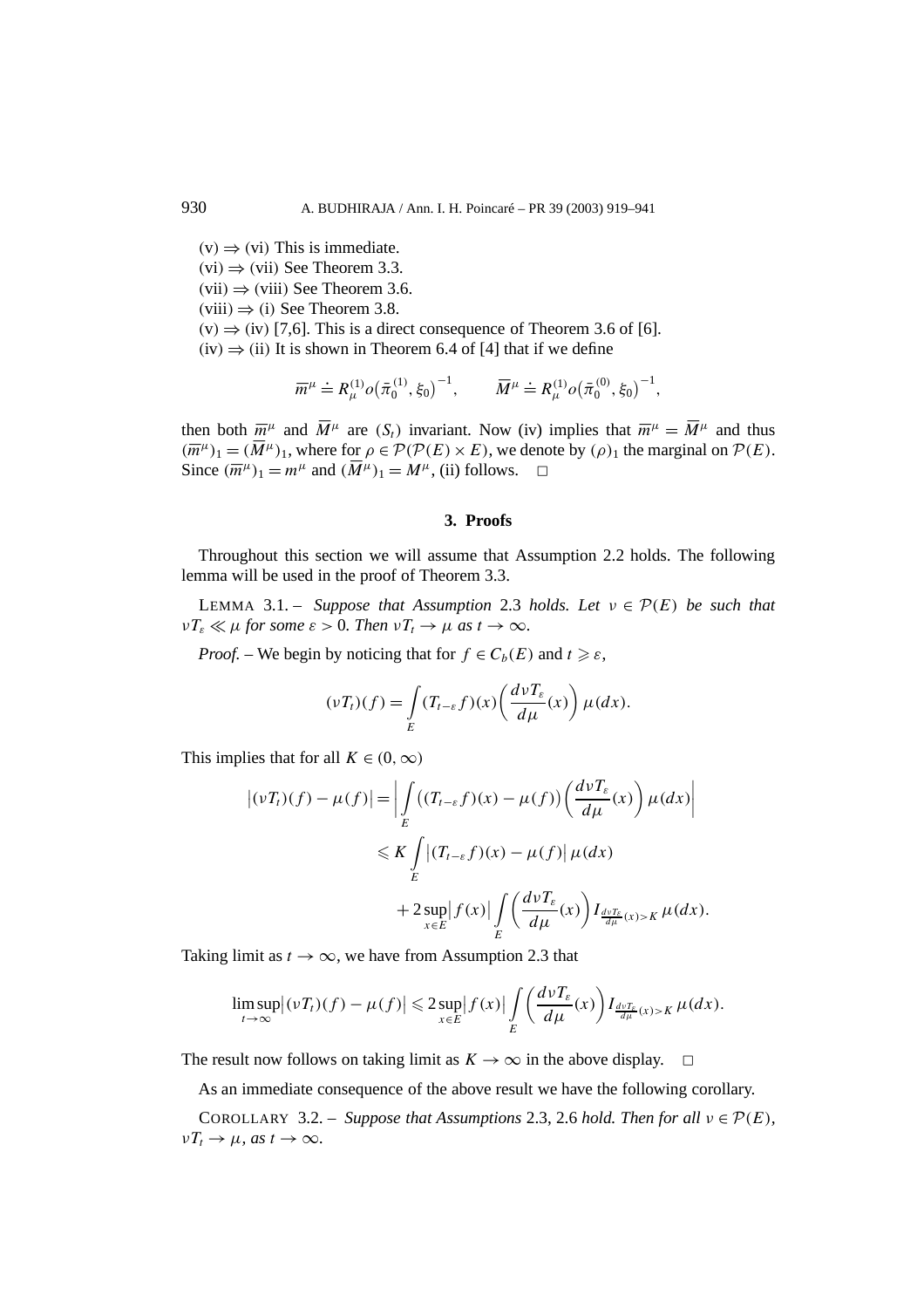We now give the proof of the statement in Theorem 2.7 that (vi) implies (vii).

THEOREM 3.3. – *Suppose that Assumption* 2.3 *and* 2.6 *hold. Further suppose that the filter is*  $(\delta_x, \mu)$  *asymptotically stable for*  $\mu$ *-almost every*  $x \in E$ *. Then the filter has the finite memory property in the sense of Definition* 2.4*.*

*Proof.* – Fix  $\phi \in C_b(E)$ . In view of Definition 2.4 it suffices to show (2.25). We begin by observing that from Definition 2.1 it follows that for  $\mu$  almost every  $x \in E$ 

$$
\lim_{t\to\infty}\mathbb{E}_{Q_{\delta_x}}\left|\left\langle\Lambda_t(\delta_x),\phi\right\rangle-\left\langle\Lambda_t(\mu),\phi\right\rangle\right|=0.
$$
\n(3.1)

Next, following [28], we have that

$$
\mathbb{E}_{Q_{\mu}} \left| \left\langle \Lambda_{t}(\mu), \phi \right\rangle - \left\langle \Lambda_{t-\tau,t}(\mu_{t-\tau}), \phi \right\rangle \right|^{2}
$$
\n
$$
= \mathbb{E}_{Q_{\mu}} \left( \left\langle \Lambda_{t}(\mu), \phi \right\rangle \right)^{2} + \mathbb{E}_{Q_{\mu}} \left( \left\langle \Lambda_{t-\tau,t}(\mu_{t-\tau}), \phi \right\rangle \right)^{2}
$$
\n
$$
-2 \mathbb{E}_{Q_{\mu}} \left( \left\langle \Lambda_{t}(\mu), \phi \right\rangle \left\langle \Lambda_{t-\tau,t}(\mu_{t-\tau}), \phi \right\rangle \right)
$$
\n
$$
= \mathbb{E}_{Q_{\mu}} \left( \left\langle \Lambda_{t}(\mu), \phi \right\rangle \right)^{2} - \mathbb{E}_{Q_{\mu}} \left( \left\langle \Lambda_{t-\tau,t}(\mu_{t-\tau}), \phi \right\rangle \right)^{2}
$$
\n
$$
= \mathbb{E}_{Q_{\mu}} \left( \left\langle \Lambda_{t}(\mu), \phi \right\rangle \right)^{2} - \mathbb{E}_{Q_{\mu}} \left( \left\langle \Lambda_{t}(\mu), \phi \right\rangle \right)^{2}
$$
\n
$$
= m_{t}^{\mu} (F_{\phi}) - m_{t}^{\mu} (F_{\phi}),
$$

where the last step follows from (2.14) and  $F_{\phi} \in C_b(\mathcal{P}(E))$  is defined as  $F_{\phi}(v) \doteq \langle v, \phi \rangle^2$ ,  $\nu \in \mathcal{P}(E)$ . Taking limit as  $t \to \infty$  and then  $\tau \to \infty$  in the above display, we have from (2.24) that

$$
\limsup_{\tau \to \infty} \limsup_{t \to \infty} \mathbb{E}_{Q_{\mu}} \big| \big\langle \Lambda_t(\mu), \phi \big\rangle - \big\langle \Lambda_{t-\tau,t}(\mu T_{t-\tau}), \phi \big\rangle \big| = 0. \tag{3.2}
$$

Next, from Assumption 2.6 it follows that  $Q_{\delta_x} \ll Q_\mu$ . For a proof of this statement we refer the reader to Corollary 3.4 of [6]. Thus observing that

$$
\left|\left\langle\Lambda_t(\mu),\phi\right\rangle-\left\langle\Lambda_{t-\tau,t}(\mu T_{t-\tau}),\phi\right\rangle\right|\leq 2\sup_{x\in E}|\phi(x)|,
$$

we have from (3.2) that  $\forall x \in E$ ,

$$
\limsup_{\tau \to \infty} \limsup_{t \to \infty} \mathbb{E}_{Q_{\delta_x}} \left| \left\langle \Lambda_t(\mu), \phi \right\rangle - \left\langle \Lambda_{t-\tau,t}(\mu T_{t-\tau}), \phi \right\rangle \right| = 0. \tag{3.3}
$$

We now note that

$$
\mathbb{E}_{Q_{\delta_x}}\left|\langle\Lambda_t(\delta_x),\phi\rangle-\langle\Lambda_{t-\tau,t}(\delta_x T_{t-\tau}),\phi\rangle\right|\n\leq \mathbb{E}_{Q_{\delta_x}}\left|\langle\Lambda_t(\delta_x),\phi\rangle-\langle\Lambda_t(\mu),\phi\rangle\right|\n+ \mathbb{E}_{Q_{\delta_x}}\left|\langle\Lambda_t(\mu),\phi\rangle-\langle\Lambda_{t-\tau,t}(\mu T_{t-\tau}),\phi\rangle\right|\n+ \mathbb{E}_{Q_{\delta_x}}\left|\langle\Lambda_{t-\tau,t}(\mu T_{t-\tau}),\phi\rangle-\langle\Lambda_{t-\tau,t}(\delta_x T_{t-\tau}),\phi\rangle\right|\n\tag{3.4}
$$

From  $(3.1)$ ,  $(3.3)$  and  $(3.4)$  it follows that, in order to prove  $(2.25)$  it suffices to show that for *µ* almost every *x* and every fixed *τ*

$$
\mathbb{E}_{Q_{\delta_x}}\big|\big\langle\Lambda_{t-\tau,t}(\mu T_{t-\tau}),\phi\big\rangle-\big\langle\Lambda_{t-\tau,t}(\delta_x T_{t-\tau}),\phi\big\rangle\big| \hspace{1.5cm} (3.5)
$$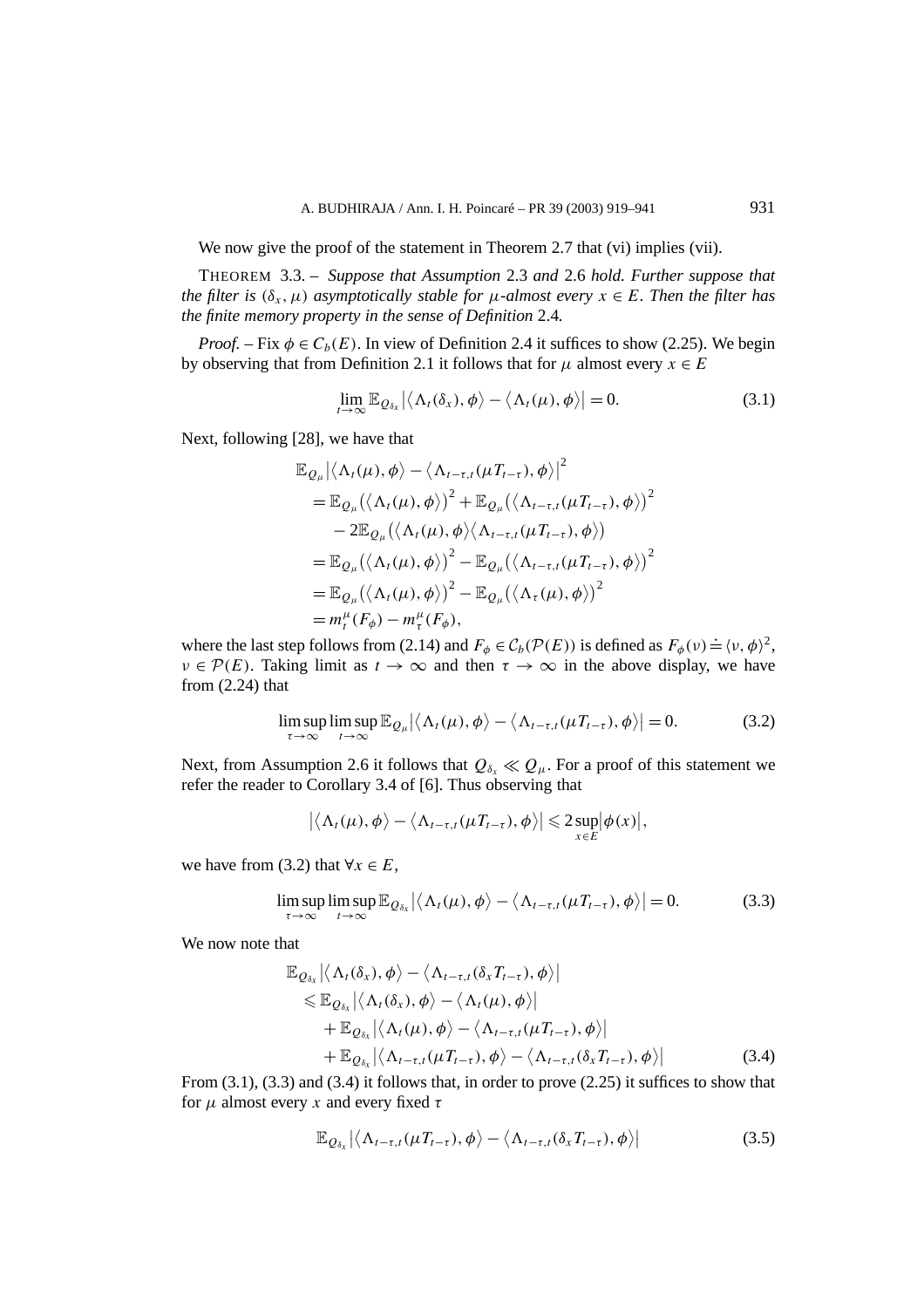converges to 0 as  $t \to \infty$ . However (3.5) can be rewritten as

$$
\mathbb{E}_{Q_{\delta_x T_{t-\tau}}} |\langle \Lambda_{\tau}(\mu T_{t-\tau}), \phi \rangle - \langle \Lambda_{\tau}(\delta_x T_{t-\tau}), \phi \rangle|.
$$
 (3.6)

Next, Corollary 3.2 gives that,  $\delta_x T_{t-\tau}$  converges to  $\mu$  as  $t \to \infty$ . Also,  $\mu T_{t-\tau}$ , being equal to  $\mu$ , trivially converges to  $\mu$  as  $t \to \infty$ . It now follows from Theorem 7.2 of [4] that the expression in  $(3.6)$ , and therefore the expression in  $(3.5)$ , converges to 0, as  $t \to \infty$ . This proves the theorem.  $\Box$ 

The following lemma and the proposition following it will be used in the proof of Theorem 3.6.

**LEMMA** 3.4. – *Let*  $\{v_n\}$  *be a sequence in*  $\mathcal{P}(E)$  *such that*  $v_n \to v$  *for some*  $v \in \mathcal{P}(E)$ *. Then for all*  $a \in (0, \infty)$ 

$$
\limsup_{K\to\infty}\limsup_{n\to\infty}\int_{\widehat{\Omega}}q_{0,a}(\theta,\eta)1_{q_{0,a}(\theta,\eta)>K}dR_{\nu_n}(\theta,\eta)=0.
$$

*Proof.* – The proof of this result is contained in Theorem 5.1 of [4] and Theorem 3.2 of [5], however we sketch the argument for the sake of completeness.

Since  $v_n \to v$  weakly as  $n \to \infty$ , the Feller property of  $(T_t)$  implies that  $P_{v_n} \to P_v$ weakly as  $n \to \infty$ . Now <u>let  $(\widetilde{X}_t^n)$ </u> and  $(\widetilde{X}_t)$  be processes with values in  $D$  defined on some probability space  $(\overline{\Omega}, \overline{\mathcal{F}}, \overline{P})$  such that  $\overline{P} \circ (\widetilde{X}_n^n)^{-1} = P_{\nu_n}, \overline{P} \circ (\widetilde{X}_n)^{-1} = P_{\nu}$  and  $\widetilde{X}^n \to \widetilde{X}$  a.s.  $\overline{P}$ . Define

$$
(\Omega_0, \mathcal{F}_0, R) \doteq (\overline{\Omega} \times \mathcal{C}, \overline{\mathcal{F}} \otimes \mathcal{B}(\mathcal{C}), \overline{P} \otimes \mathcal{Q})
$$

and the processes  $Z^n_i$ ,  $Z$  on this space as

$$
Z_a^n(\overline{\omega}, \eta) \doteq q_{0a}(\widetilde{X}^n(\overline{\omega}), \eta), \qquad Z_a(\overline{\omega}, \eta) \doteq q_{0a}(\widetilde{X}(\overline{\omega}), \eta).
$$

Then it follows from the continuity of *h* that (cf. [5])  $Z_a^n \to Z_a$  in  $L^1(R)$ . This immediately yields that

$$
\limsup_{K \to \infty} \limsup_{n \to \infty} \int_{\widehat{\Omega}} q_{0,a}(\theta, \eta) 1_{q_{0,a}(\theta, \eta) > K} dR_{\nu_n}(\theta, \eta)
$$
  
= 
$$
\limsup_{K \to \infty} \limsup_{n \to \infty} \int_{\Omega_0} Z_a^n 1_{Z_a^n > K} dR
$$
  
= 0.

This proves the lemma.  $\square$ 

PROPOSITION 3.5. – Let  $\phi_i$ ,  $i = 1, ..., k$ , be in  $C_b(E)$ *. Let*  $C \in (1, \infty)$  be such that

$$
\prod_{i=1}^{k} |\phi_i(x_i)| \leq C, \quad \forall x_i \in E; \ i = 1, 2, ..., k.
$$
 (3.7)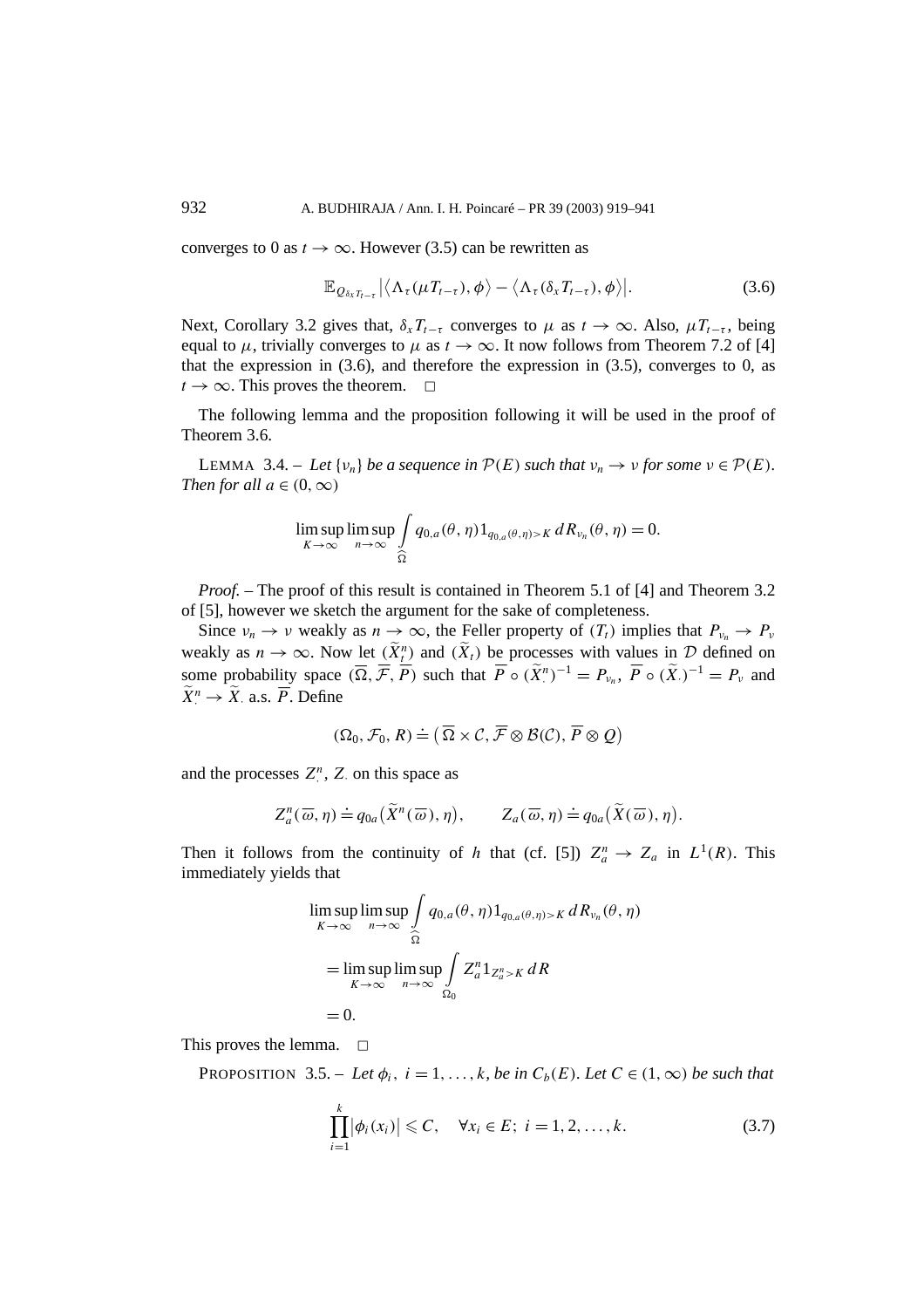*Let*

$$
-\infty < t_1 < t_2 < \cdots < t_k = 0.
$$

*Also let*  $t, \tau_0 \in (-\infty, 0)$  *be such that*  $t < \tau_0 < t_1$ *. Then* 

$$
\mathbb{E}_{R_{\mu}^{(1)}}\bigg|\mathbb{E}_{R_{\mu}^{(1)}}\bigg[\prod_{i=1}^{k}\phi_{i}(\tilde{\xi}_{t_{i}})\mid\mathcal{Z}_{-\infty}^{0}\vee\mathcal{G}_{-\infty}^{t}\bigg]-\mathbb{E}_{R_{\mu}^{(1)}}\bigg[\prod_{i=1}^{k}\phi_{i}(\tilde{\xi}_{t_{i}})\mid\mathcal{Z}_{\tau_{0}}^{0}\vee\mathcal{G}_{-\infty}^{t}\bigg]\bigg|\qquad(3.8)
$$

*is bounded above by*  $C \int_E (U_1(x) + U_2(x)) \mu(dx)$ *, where*  $U_i(x)$  *for*  $i = 1, 2$  *is defined as* 

$$
\int_{C} \mathbb{E}_{Q}\big(\Gamma_{t^*}(\delta_x)(E)\big|\Lambda_{t^*}(\delta_x)\big(\Psi_i(\cdot,\eta')\big)-\Lambda_{t^*-t^*,t^*}(\delta_xT_{t^*-t^*})\big(\Psi_i(\cdot,\eta')\big)\big|\big)\,Q(d\eta'),\tag{3.9}
$$

 $t^* \doteq t_1 - t$ ,  $\tau^* \doteq t_1 - \tau_0$  *and*  $\Psi_i : E \times C$  *is defined as follows*:

$$
\Psi_1(x,\eta) = \phi_1(x) \int\limits_{D} \prod_{i=2}^k \phi_i(\xi_{t_i - t_{i-1}}) q_{0,-t_1}(\theta,\eta) P_x(d\theta), \tag{3.10}
$$

$$
\Psi_2(x,\eta) \doteq \Gamma_{0,-t_1}(\delta_x)(E)(\eta) = \int_{\mathcal{D}} q_{0,-t_1}(\theta,\eta) P_x(d\theta).
$$
 (3.11)

*Proof. –* We begin by observing that from the Markov property of the signal and the independence between observation noise and the signal, one can replace the two conditioning  $\sigma$  fields in (3.8) with  $\mathcal{Z}_t^0 \vee \sigma {\xi_t}$  and  $\mathcal{Z}_{\tau_0}^0 \vee \sigma {\xi_t}$ , respectively. Thus, the expression in (3.8) can be rewritten as an expectation on  $(\widehat{\Omega}, \widehat{\mathcal{F}}, \widehat{R}_{\delta_x})$  as,

$$
\int\limits_{E} \mathbb{E}_{\widehat{R}_{\delta_x}}\left\lvert \mathbb{E}_{\widehat{R}_{\delta_x}}\left[\prod_{i=1}^k \phi_i(\xi_{t_i-t}) \bigm\vert \mathcal{A}_0^{-t}\right] - \mathbb{E}_{\widehat{R}_{\delta_x}}\left[\prod_{i=1}^k \phi_i(\xi_{t_i-t}) \bigm\vert \mathcal{A}_{\tau_0-t}^{-t}\right]\right\rvert \mu(dx). \tag{3.12}
$$

Now an application of Bayes formula and a further conditioning yields that

$$
\mathbb{E}_{\widehat{R}_{\delta_x}}\left[\prod_{i=1}^k \phi_i(\xi_{t_i-t}) \mid \mathcal{A}_0^{-t}\right] = \frac{\int_{\mathcal{D}} \prod_{i=1}^k \phi_i(\xi_{t_i-t}) q_{0,-t}(\theta, \eta) P_x(d\theta)}{\int_{\mathcal{D}} q_{0,-t}(\theta, \eta) P_x(d\theta)} \n= \frac{\int_{\mathcal{D}} \Psi_1(\xi_{t_1-t}, \gamma_{t_1-t}(\eta)) q_{0,t_1-t}(\theta, \eta) P_x(d\theta)}{\int_{\mathcal{D}} \Psi_2(\xi_{t_1-t}, \gamma_{t_1-t}(\eta)) q_{0,t_1-t}(\theta, \eta) P_x(d\theta)} \n= \frac{\Gamma_{t_1-t}(\delta_x) (\Psi_1(\cdot, \gamma_{t_1-t}(\eta)))}{\Gamma_{t_1-t}(\delta_x) (\Psi_2(\cdot, \gamma_{t_1-t}(\eta)))} \n= \frac{\Lambda_{t_1-t}(\delta_x) (\Psi_1(\cdot, \gamma_{t_1-t}(\eta)))}{\Lambda_{t_1-t}(\delta_x) (\Psi_2(\cdot, \gamma_{t_1-t}(\eta)))}
$$
\n(3.13)

where for  $s > 0$ ,  $\gamma_s : C \to C$  is defined as  $\gamma_s(\eta)(u) \doteq \eta(u+s) - \eta(s)$  and  $\Psi_i$ ,  $i = 1, 2$ , are as defined in the statement of the proposition. In exactly the same manner it is shown that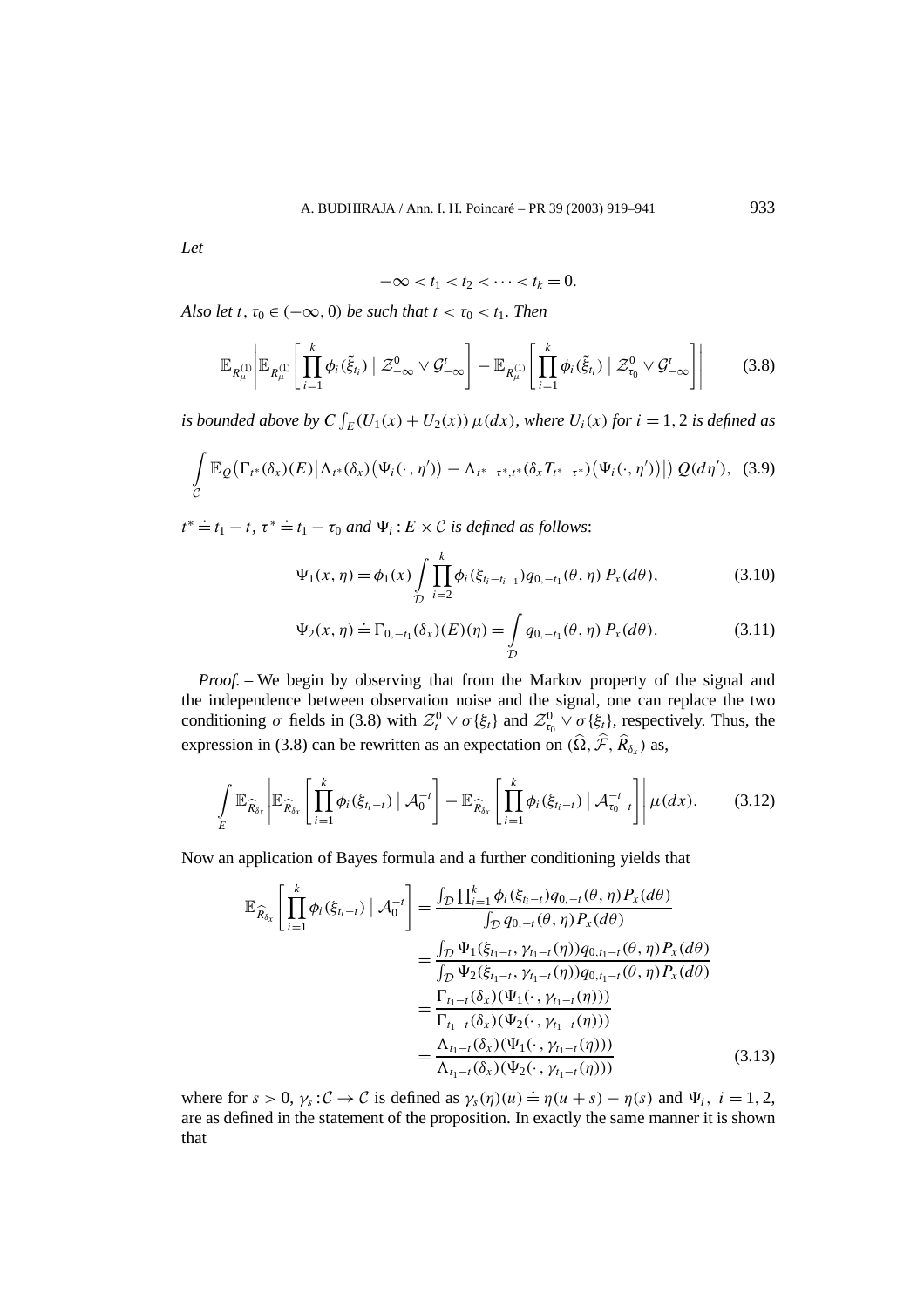934 A. BUDHIRAJA / Ann. I. H. Poincaré – PR 39 (2003) 919–941

$$
\mathbb{E}_{\widehat{R}_{\delta_x}}\left[\prod_{i=1}^k \phi_i(\xi_{t_i-t}) \mid \mathcal{A}_{\tau_0-t}^{-t}\right] = \frac{\int_{\mathcal{D}} \Psi_1(\xi_{t_1-t}, \gamma_{t_1-t}(\eta)) q_{\tau_0-t, t_1-t}(\theta, \eta) P_x(d\theta)}{\int_{\mathcal{D}} \Psi_2(\xi_{t_1-t}, \gamma_{t_1-t}(\eta)) q_{\tau_0-t, t_1-t}(\theta, \eta) P_x(d\theta)} = \frac{\Lambda_{\tau_0-t, t_1-t}(T_{\tau_0-t} \delta_x)(\Psi_1(\cdot, \gamma_{t_1-t}(\eta)))}{\Lambda_{\tau_0-t, t_1-t}(T_{\tau_0-t} \delta_x)(\Psi_2(\cdot, \gamma_{t_1-t}(\eta)))}. \tag{3.14}
$$

The above representations show that the term inside the integral in (3.12) is same as

$$
\mathbb{E}_{\mathcal{Q}}\bigg[\Gamma_{0,-t}(\delta_x)(E)\bigg|\frac{\Lambda_{t_1-t}(\delta_x)(\Psi_1(\cdot,\gamma_{t_1-t}(\eta)))}{\Lambda_{t_1-t}(\delta_x)(\Psi_2(\cdot,\gamma_{t_1-t}(\eta)))}-\frac{\Lambda_{\tau_0-t,t_1-t}(T_{\tau_0-t}\delta_x)(\Psi_1(\cdot,\gamma_{t_1-t}(\eta)))}{\Lambda_{\tau_0-t,t_1-t}(T_{\tau_0-t}\delta_x)(\Psi_2(\cdot,\gamma_{t_1-t}(\eta)))}\bigg|\bigg].\tag{3.15}
$$

Next observe that if U, V, U', V' are real numbers such that  $|U'/V'| \le D$  for some  $D \geqslant 1$  then

$$
\left|\frac{U}{V}-\frac{U'}{V'}\right|\leqslant D\bigg\{\bigg|\frac{U-U'}{V}\bigg|+\bigg|\frac{V-V'}{V}\bigg|\bigg\}.
$$

Using this inequality, we have that the term in (3.15) is bounded by

$$
C \sum_{i=1}^{2} \mathbb{E}_{Q} \Big[ \Gamma_{0,-t}(\delta_{x})(E) - \Lambda_{\tau_{0}-t,t_{1}-t}(T_{\tau_{0}-t}\delta_{x})(\Psi_{i}(\cdot,\gamma_{t_{1}-t}(\eta))) - \Lambda_{\tau_{0}-t,t_{1}-t}(T_{\tau_{0}-t}\delta_{x})(\Psi_{i}(\cdot,\gamma_{t_{1}-t}(\eta))) - \Lambda_{\tau_{1}-t}(\delta_{x})(\Psi_{2}(\cdot,\gamma_{t_{1}-t}(\eta))) - \Lambda_{\tau_{1}-t}(\delta_{x})(\Psi_{2}(\cdot,\gamma_{t_{1}-t}(\eta))) \Big] \Big].
$$
 (3.16)

Next note that

$$
\Lambda_{t_1-t}(\delta_x)\big(\Psi_2(\cdot,\gamma_{t_1-t}(\eta))\big) = \frac{\Gamma_{t_1-t}(\delta_x)(\Psi_2(\cdot,\gamma_{t_1-t}(\eta)))}{\Gamma_{t_1-t}(\delta_x)(E)}
$$
  
= 
$$
\frac{\Gamma_{0,-t}(\delta_x)(E)}{\Gamma_{t_1-t}(\delta_x)(E)}.
$$

Using this equality we have that the term in (3.16) equals

$$
C\sum_{i=1}^{2}\mathbb{E}_{Q}\Big[\Gamma_{t_1-t}(\delta_x)(E)|\Lambda_{t_1-t}(\delta_x)(\Psi_i(\cdot,\gamma_{t_1-t}(\eta)))-\Lambda_{\tau_0-t,t_1-t}(T_{\tau_0-t}\delta_x)(\Psi_1(\cdot,\gamma_{t_1-t}(\eta)))|\Big].
$$

Replacing, in the above display  $t_1 - t$  by  $t^*$  and  $t_1 - \tau_0$  by  $\tau^*$ , and observing that under  $Q, \gamma_{t^*}$  is independent of  $\mathcal{A}_0^{t^*}$ , we have that the above display equals  $C(U_1(x) + U_2(x))$ , where  $U_i(x)$ ,  $i = 1, 2$ , are as defined in (3.9). Combining this observation with (3.12) we have the result.  $\Box$ 

The following theorem shows that under Assumptions 2.3 and 2.6, (vii) implies (viii), where (vii) and (viii) are as in Theorem 2.7.

THEOREM 3.6. – *Suppose that Assumptions* 2.3 *and* 2.6 *hold. Further suppose that the filter has the finite memory property as defined in Definition* 2.4*. Then the σ -fields* {G*t* −∞}*t<*<sup>0</sup> *have finite time dependence* (*as defined in Definition* 2.5) *with respect to the*  $\sigma$ *-field*  $\mathcal{Z}^0_{-\infty}$ .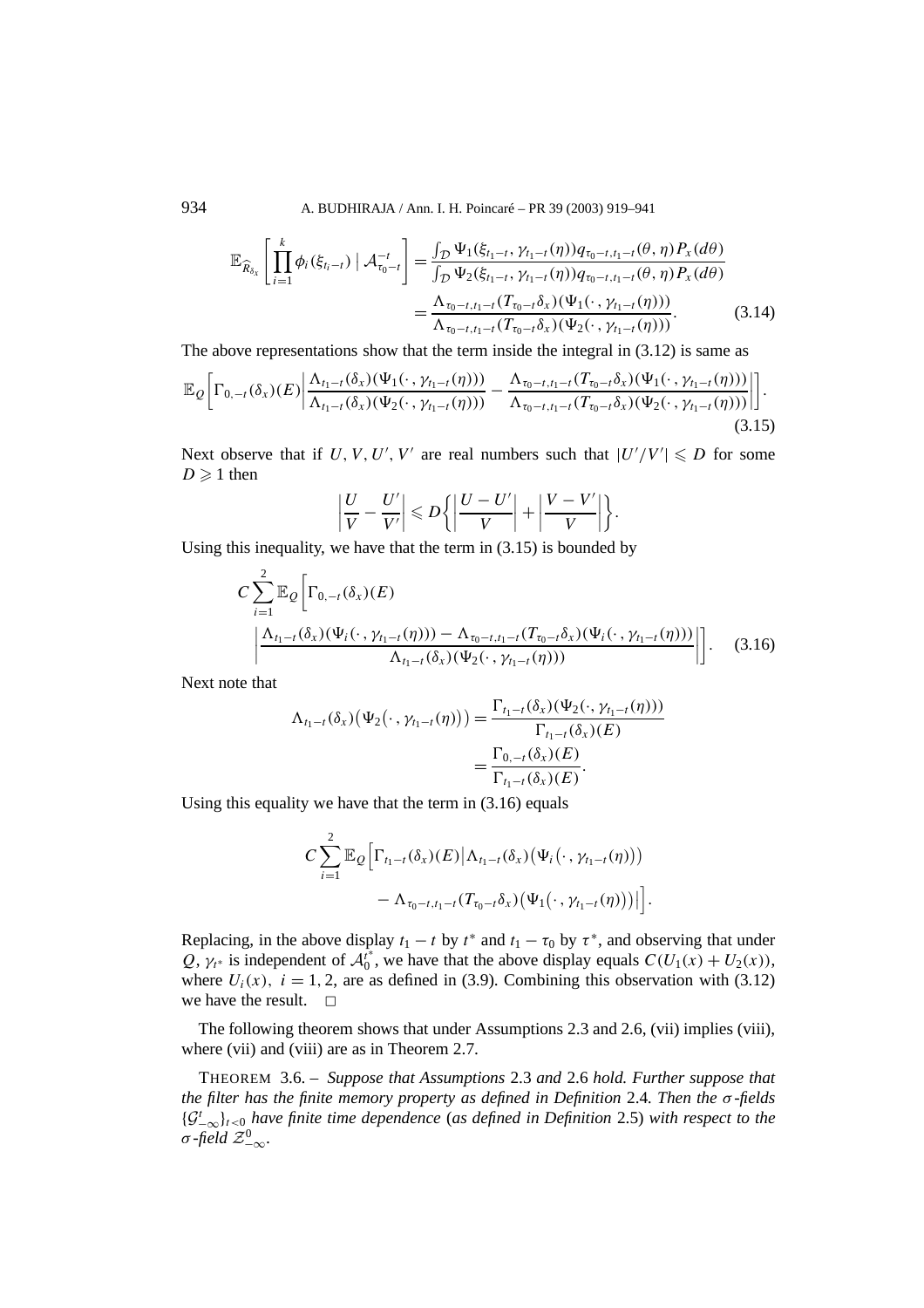*Proof.* – Let  $\phi_i$ ,  $t_i$ ,  $i = 1, \ldots, k$ , be as in Proposition 3.5. From Definition 2.5 we have that, it suffices to show that for  $\mu$ -a.e. *x* and  $i = 1, 2$ ,

$$
\limsup_{x^* \to \infty} \limsup_{t^* \to \infty} U_i(x) = 0,
$$
\n(3.17)

where  $U_i(x)$  are defined in (3.9). For  $K \in (0, \infty)$ , we write

$$
q_{0,-t}(\theta,\eta) = q_{0,-t}(\theta,\eta) \wedge K + [q_{0,-t}(\theta,\eta) - K] I_{q_{0,-t}(\theta,\eta) \geq K}
$$
  

$$
\equiv q^{(1)}(\theta,\eta) + q^{(2)}(\theta,\eta).
$$

Now for  $i = 1, 2$ , define  $\Psi_i^{(1)}$  and  $\Psi_i^{(2)}$  by replacing  $q_{0,-t}$  in the definition of  $\Psi_i$  (see (3.10), (3.11)) by  $q^{(1)}$  and  $q^{(2)}$  respectively. Clearly, for  $i = 1, 2, \Psi_i = \Psi_i^{(1)} + \Psi_i^{(2)}$ Observe that for  $i = 1, 2$  and *Q*-a.e.  $\eta'$ ,  $\Psi_i^{(1)}(\cdot, \eta') \in C_b(E)$ . This implies that for  $\mu$ almost every *x*,

$$
\limsup_{\tau^* \to \infty} \limsup_{t^* \to \infty} \int_{C} (\mathbb{E}_{Q} \Gamma_{t^*}(\delta_x)(E) | \Lambda_{t^*}(\delta_x)(\Psi_i^{(1)}(\cdot, \eta')) \n- \Lambda_{t^* - \tau^*, t^*}(\delta_x T_{t^* - \tau^*})(\Psi_i^{(1)}(\cdot, \eta')) | Q(d\eta') \n\leq \int_{C} \limsup_{\tau^* \to \infty} \limsup_{t^* \to \infty} (\mathbb{E}_{Q} \Gamma_{t^*}(\delta_x)(E) | \Lambda_{t^*}(\delta_x)(\Psi_i^{(1)}(\cdot, \eta')) \n- \Lambda_{t^* - \tau^*, t^*}(\delta_x T_{t^* - \tau^*})(\Psi_i^{(1)}(\cdot, \eta')) | Q(d\eta') \n= \int_{C} \limsup_{\tau^* \to \infty} \limsup_{t^* \to \infty} (\mathbb{E}_{Q_{\delta_x}} | \Lambda_{t^*}(\delta_x)(\Psi_i^{(1)}(\cdot, \eta')) \n- \Lambda_{t^* - \tau^*, t^*}(\delta_x T_{t^* - \tau^*})(\Psi_i^{(1)}(\cdot, \eta')) | Q(d\eta') \n= 0,
$$
\n(3.18)

where the first inequality above follows on observing that the integrand in the first line of the display is uniformly bounded in  $(t^*, \tau^*)$ . and the last equality is a consequence of the finite memory property of the filter.

Next note that for  $i = 1, 2$ ,

$$
\int_{C} \left( \mathbb{E}_{Q} \Gamma_{t^{*}}(\delta_{x})(E) \middle| \Lambda_{t^{*}}(\delta_{x})(\Psi_{i}^{(2)}(\cdot,\eta')) \right) \right) Q(d\eta')
$$
\n
$$
= \int_{C} \left( \mathbb{E}_{Q} \middle| \Gamma_{t^{*}}(\delta_{x})(\Psi_{i}^{(2)}(\cdot,\eta')) \right) Q(d\eta')
$$
\n
$$
\leq C \int_{\widehat{\Omega}} q_{0,t^{*}}(\theta,\eta) q_{t^{*},t^{*}-t_{1}}(\theta,\eta) 1_{q_{t^{*},t^{*}-t_{1}}(\theta,\eta) > K} P_{x}(d\theta) Q(d\eta)
$$
\n
$$
= C \int_{\widehat{\Omega}} q_{t^{*},t^{*}-t_{1}}(\theta,\eta) 1_{q_{t^{*},t^{*}-t_{1}}(\theta,\eta) > K} P_{x}(d\theta) Q(d\eta)
$$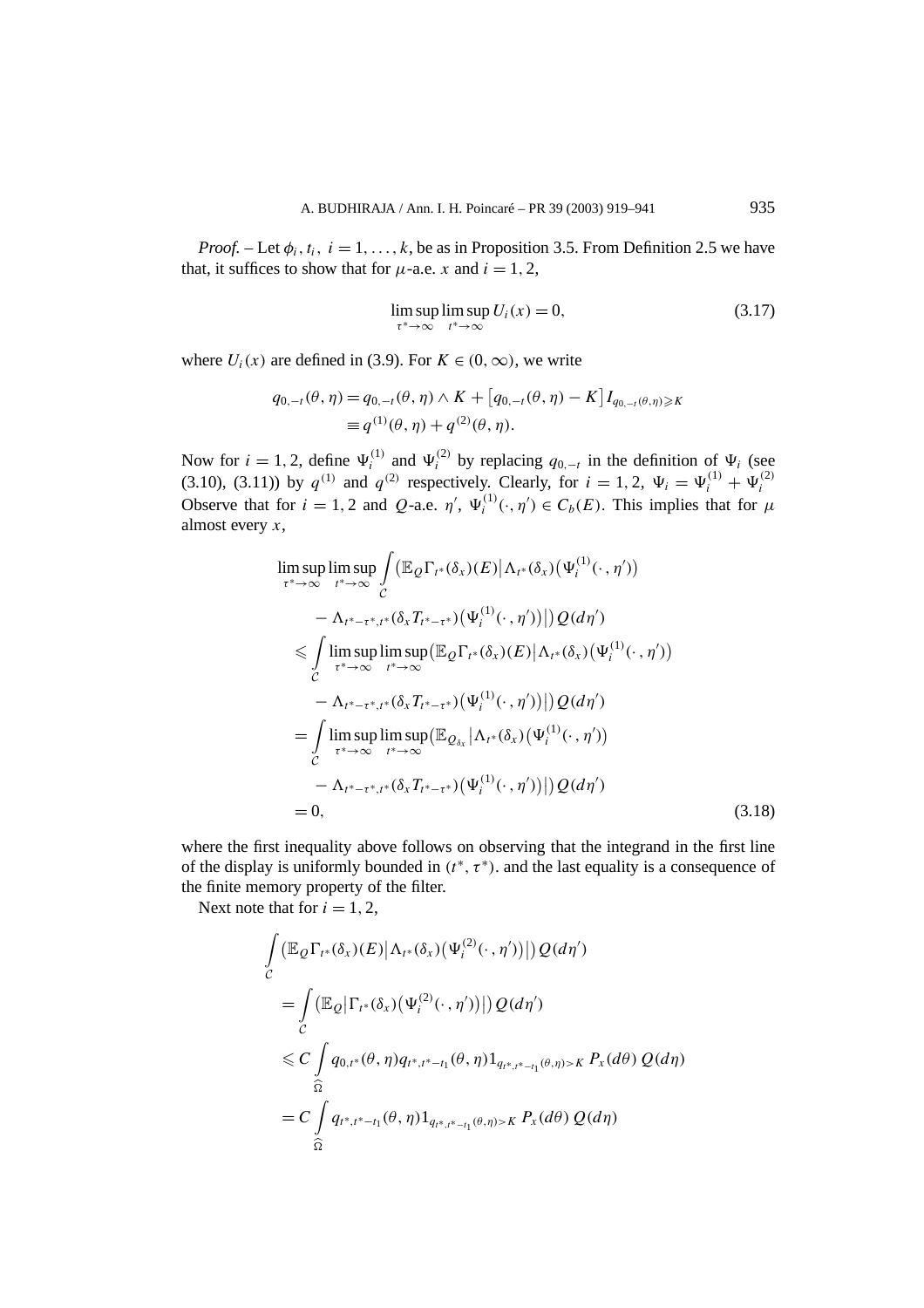936 A. BUDHIRAJA / Ann. I. H. Poincaré – PR 39 (2003) 919–941

$$
= C \int_{\widehat{\Omega}} q_{0,-t_1}(\theta,\eta) 1_{q_{0,-t_1}(\theta,\eta) > K} P_{\delta_x T_{t^*}}(d\theta) Q(d\eta).
$$
 (3.19)

Corollary 3.2 gives that  $\delta_x T_{t^*} \to \mu$  as  $t^* \to \infty$ . Using this observation in the above display, along with Lemma 3.4 we have that for  $i = 1, 2$  and all  $x \in E$ ,

$$
\limsup_{K \to \infty} \limsup_{t^* \to \infty} \int_{C} \left( \mathbb{E}_{Q} \Gamma_{t^*}(\delta_x)(E) \big| \Lambda_{t^*}(\delta_x) \big( \Psi_i^{(2)}(\cdot, \eta') \big) \big| \right) Q(d\eta') = 0. \tag{3.20}
$$

Next consider

$$
\int_{C} (\mathbb{E}_{Q} \Gamma_{t^{*}}(\delta_{x})(E)|\Lambda_{t^{*}-\tau^{*},t^{*}}(\delta_{x}T_{t^{*}-\tau^{*}})(\Psi_{i}^{(2)}(\cdot,\eta'))|)Q(d\eta')
$$
\n
$$
= \int_{C} (\mathbb{E}_{Q} \Gamma_{t^{*}-\tau^{*},t^{*}}(\delta_{x}T_{t^{*}-\tau^{*}})(E)|\Lambda_{t^{*}-\tau^{*},t^{*}}(\delta_{x}T_{t^{*}-\tau^{*}})(\Psi_{i}^{(2)}(\cdot,\eta'))|)Q(d\eta')
$$
\n
$$
= \int_{C} (\mathbb{E}_{Q} \Gamma_{t^{*}-\tau^{*},t^{*}}(\delta_{x}T_{t^{*}-\tau^{*}})(\Psi_{i}^{(2)}(\cdot,\eta'))|)Q(d\eta')
$$
\n
$$
\leq C \int_{\widehat{\Omega}} q_{t^{*}-\tau^{*},t^{*}}(\theta,\eta)q_{t^{*},t^{*}-t_{1}}(\theta,\eta)1_{q_{t^{*},t^{*}-t_{1}}(\theta,\eta)>K}P_{x}(d\theta)Q(d\eta)
$$
\n
$$
\leq C \int_{\widehat{\Omega}} q_{0,-t_{1}}(\theta,\eta)1_{q_{0,-t_{1}}(\theta,\eta)>K}P_{\delta_{x}T_{t^{*}}}(d\theta)Q(d\eta),
$$
\n
$$
\widehat{\Omega}
$$

where the last step follows as in (3.19). Once more, in view of Corollary 3.2 and Lemma 3.4 we have that for  $i = 1, 2$ 

$$
\limsup_{K \to \infty} \limsup_{\tau^* \to \infty} \limsup_{t^* \to \infty} \int_{C} \left( \mathbb{E}_{Q} \Gamma_{t^*}(\delta_x)(E) \big| \Lambda_{t^* - \tau^*, t^*}(\delta_x T_{t^* - \tau^*}) \big( \Psi_i^{(2)}(\cdot, \eta') \big) \big| \right) Q(d\eta') = 0.
$$
\n(3.21)

Finally, combining (3.18), (3.20) and (3.21), we have that for  $\mu$  almost every *x*, (3.17) holds. This proves the result.  $\Box$ 

We now proceed to the proof of the statement that (viii) implies (i). We will begin with the following lemma.

LEMMA 3.7. – Let  $a \in (0, \infty)$  be fixed. Then

$$
\bigcap_{t\leqslant 0} \bigl(\mathcal{Z}_{-a}^0\vee\mathcal{G}_{-\infty}^t\bigr)=\mathcal{Z}_{-a}^0\vee\mathcal{G}_{-\infty}^{-\infty}.
$$

*Proof.* – Define  $R^* \in \mathcal{P}(\Omega^1)$  by the relation

$$
\frac{dR^*}{dR_{\mu}^{(1)}} \doteq \exp \left\{-\int\limits_{-a}^0 h(\xi_u) \, d\alpha(u) + \frac{1}{2} \int\limits_{-a}^0 \bigl\|h(\xi_u)\bigr\|^2 \, du\right\}.
$$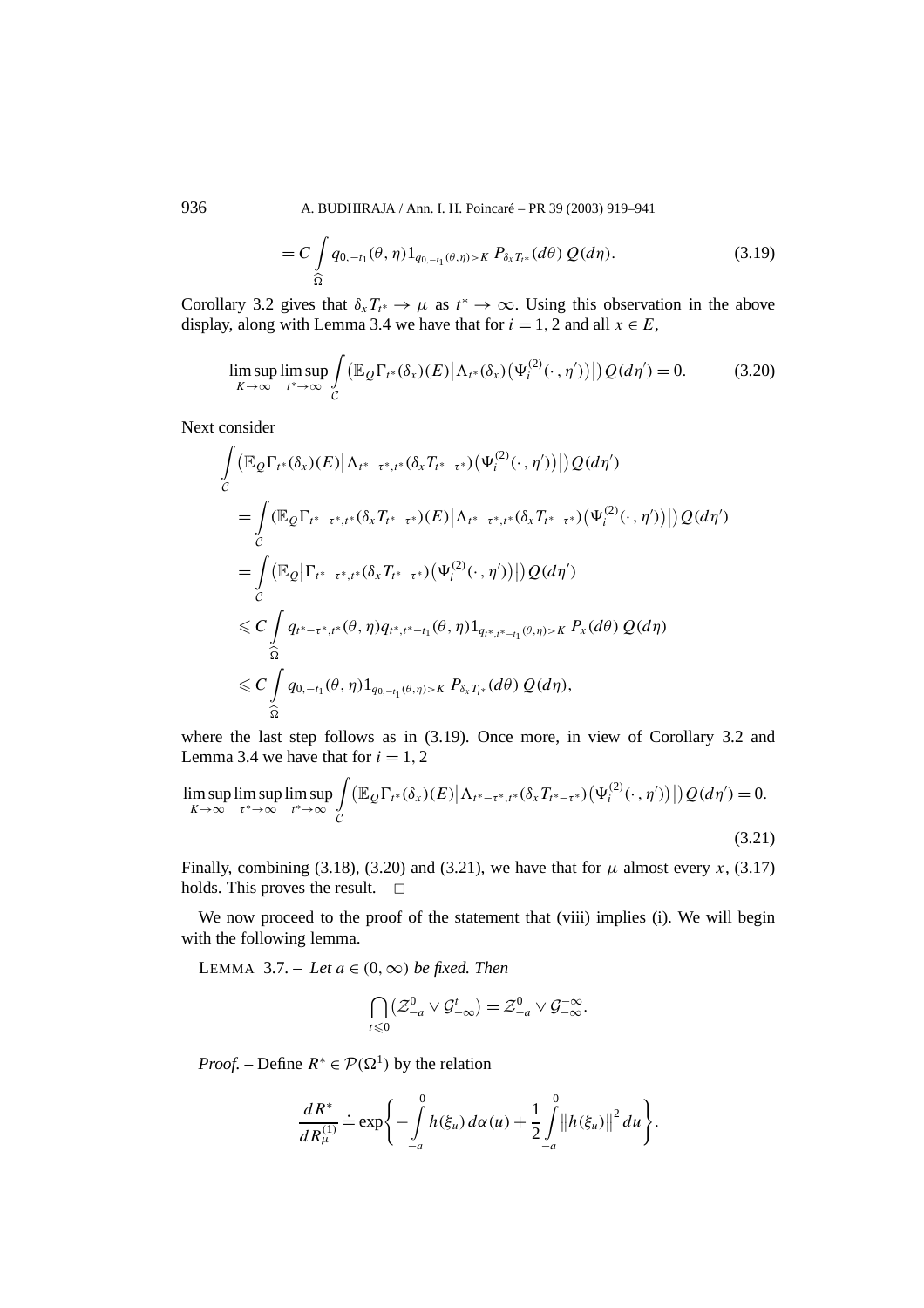Observe that,

under 
$$
R^*
$$
,  $\mathcal{G}_{-\infty}^0$  is independent of  $\mathcal{Z}_{-a}^0$ . (3.22)

Though this is a standard fact, we sketch the proof of the statement in Appendix A. This immediately yields that

$$
\bigcap_{t\leq 0} (\mathcal{Z}^0_{-a}\vee \mathcal{G}^t_{-\infty})=\mathcal{Z}^0_{-a}\vee \mathcal{G}^{-\infty}_{-\infty} \pmod{R^*}.
$$

The lemma now follows on noting that  $R_{\mu}^{(1)}$  and  $R^*$  are mutually absolutely continuous.  $\square$ 

THEOREM 3.8. – *Suppose that the*  $\sigma$ -fields  $\{\mathcal{G}_{-\infty}^t\}_{t<0}$  *have finite time dependence* with respect to the  $\sigma$  -field  $\mathcal{Z}_{-\infty}^{0}$  (Definition 2.5). Then

$$
\bigcap_{s=-\infty}^{\infty} \left(\mathcal{Z}_{-\infty}^{0} \vee \mathcal{G}_{-\infty}^{s}\right) = \mathcal{Z}_{-\infty}^{0} \vee \mathcal{G}_{-\infty}^{-\infty}.
$$

*Proof.* – Note that for every  $s \in (-\infty, \infty)$ 

$$
\mathcal{Z}_{-\infty}^0 \vee \mathcal{G}_{-\infty}^s \supseteq \mathcal{Z}_{-\infty}^0 \vee \mathcal{G}_{-\infty}^{-\infty}.
$$

Therefore, we have that

$$
\bigcap_{s=-\infty}^{\infty} \left( \mathcal{Z}_{-\infty}^{0} \vee \mathcal{G}_{-\infty}^{s} \right) \supseteq \mathcal{Z}_{-\infty}^{0} \vee \mathcal{G}_{-\infty}^{-\infty}.
$$

It thus suffices to show that

$$
\mathcal{Z}_{-\infty}^{0} \vee \mathcal{G}_{-\infty}^{-\infty} \supseteq \bigcap_{s=-\infty}^{\infty} (\mathcal{Z}_{-\infty}^{0} \vee \mathcal{G}_{-\infty}^{s}).
$$
\n(3.23)

Next note that (3.23) will follow if we show that for all  $F \in \bigcap_{s=-\infty}^{\infty} (\mathcal{Z}_{-\infty}^0 \vee \mathcal{G}_{-\infty}^s)$ 

$$
P(F \mid \mathcal{Z}_{-\infty}^{0} \vee \mathcal{G}_{-\infty}^{-\infty}) = 1_{F}, \text{ a.e.}
$$
 (3.24)

Since  $\bigcap_{s=-\infty}^{\infty}$   $(\mathcal{Z}_{-\infty}^{0} \vee \mathcal{G}_{-\infty}^{s}) = \bigcap_{t \leq 0} (\mathcal{Z}_{-\infty}^{0} \vee \mathcal{G}_{-\infty}^{t})$ , the right side of (3.24) is  $P(F \mid$  $\bigcap_{t \leq 0} (Z^0_{-\infty} \vee \mathcal{G}^s_{-\infty})$ ), a.e. and so we have that (3.23) will follow if we show that

$$
P(F \mid \mathcal{Z}_{-\infty}^{0} \vee \mathcal{G}_{-\infty}^{-\infty}) = P\left(F \mid \bigcap_{t \leq 0} (\mathcal{Z}_{-\infty}^{0} \vee \mathcal{G}_{-\infty}^{t})\right), \text{ a.e.}
$$
 (3.25)

for all

$$
F\in\mathcal{Z}_{-\infty}^{0}\vee\mathcal{G}_{-\infty}^{0}\supseteq\bigcap_{s=-\infty}^{\infty}(\mathcal{Z}_{-\infty}^{0}\vee\mathcal{G}_{-\infty}^{s}).
$$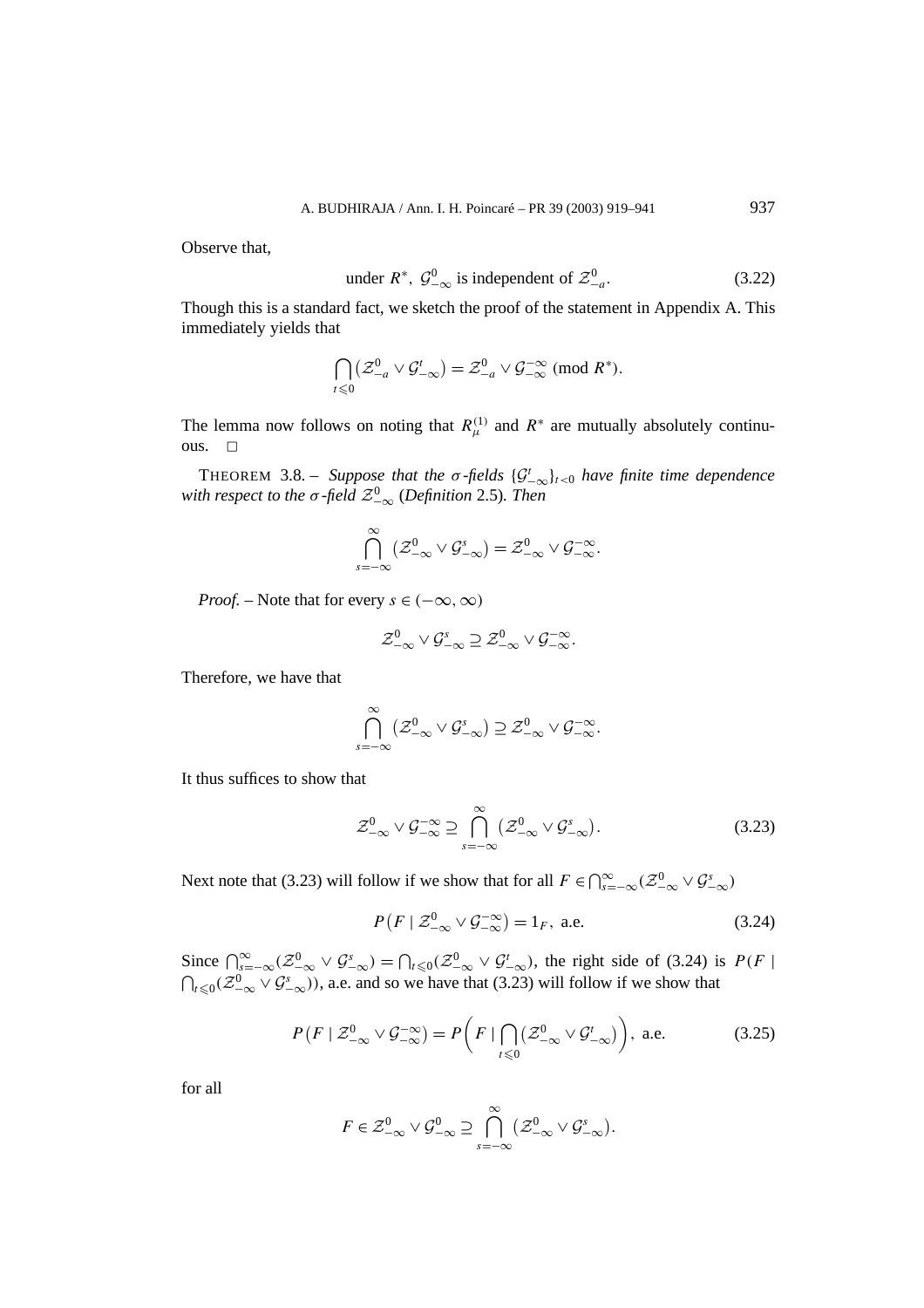By the usual monotone class arguments it suffices to consider *F* of the form  $F_1 \cap F_2$ , where  $F_1 \in \mathcal{Z}_{-\infty}^0$  and  $F_2 \in \mathcal{G}_{-\infty}^0$ . Thus (3.25) (and hence the result) will follow if we show that for all bounded random variables  $U_1$  and  $U_2$  such that  $U_1$  is  $\mathcal{G}^0_{-\infty}$  measurable and  $U_2$  is  $\mathcal{Z}_{-\infty}^0$  measurable

$$
\mathbb{E}_{R_{\mu}^{(1)}}(U_1U_2 \mid \mathcal{Z}_{-\infty}^0 \vee \mathcal{G}_{-\infty}^{-\infty}) = \mathbb{E}_{R_{\mu}^{(1)}}\bigg(U_1U_2 \mid \bigcap_{t \leq 0}(\mathcal{Z}_{-\infty}^0 \vee \mathcal{G}_{-\infty}^t)\bigg).
$$
 (3.26)

Since  $U_2$  is measurable with respect to both  $\mathcal{Z}_{-\infty}^0 \vee \mathcal{G}_{-\infty}^{-\infty}$  and  $\bigcap_{t \leq 0} (\mathcal{Z}_{-\infty}^0 \vee \mathcal{G}_{-\infty}^t)$ , it follows that we can take (without loss of generality)  $U_2 = 1$ . Furthermore, via a monotone class argument it follows that, it is enough to prove that, given any  $\phi_1, \ldots, \phi_k \in C_b(E)$  and  $t_1 < t_2 < \cdots < t_k = 0$ ,

$$
\mathbb{E}_{R_{\mu}^{(1)}}(U \mid \mathcal{Z}_{-\infty}^0 \vee \mathcal{G}_{-\infty}^{-\infty}) = \mathbb{E}_{R_{\mu}^{(1)}}\bigg(U \mid \bigcap_{t \leq 0} (\mathcal{Z}_{-\infty}^0 \vee \mathcal{G}_{-\infty}^t)\bigg),\tag{3.27}
$$

where

$$
U \doteq \phi_1(\xi_{t_1}) \cdots \phi_k(\xi_{t_k}).
$$

Let  $\varepsilon > 0$  be arbitrary and let  $t_{\varepsilon}$  and  $\tau_{\varepsilon}$  be as in Definition 2.5. Then for all  $t \leq t_{\varepsilon} \leq \tau_{\varepsilon} < t_1$ 

$$
\mathbb{E}_{R^{(1)}_\mu}\big|\mathbb{E}_{R^{(1)}_\mu}\big[U\mid \mathcal{Z}_{-\infty}^0\vee\mathcal{G}_{-\infty}^t\big]-\mathbb{E}_{R^{(1)}_\mu}\big[U\mid \mathcal{Z}_{\tau_\varepsilon}^0\vee\mathcal{G}_{-\infty}^t\big]\big|\leqslant\varepsilon.
$$

Let C be as in (3.7), then  $|U| \leq C$ . This implies, on taking limit  $t \to -\infty$  in the above display that

$$
\mathbb{E}_{R^{(1)}_\mu}\bigg|\mathbb{E}_{R^{(1)}_\mu}\bigg[U\mid\bigcap_{t\leqslant 0}(\mathcal{Z}_{-\infty}^0\vee\mathcal{G}_{-\infty}^t)\bigg]-\mathbb{E}_{R^{(1)}_\mu}\bigg[U\mid\bigcap_{t\leqslant 0}(\mathcal{Z}_{\tau_\varepsilon}^0\vee\mathcal{G}_{-\infty}^t)\bigg]\bigg|\leqslant \varepsilon.
$$

Combining the above observation with Lemma 3.7 we now have that

$$
\mathbb{E}_{R^{(1)}_\mu}\bigg|\mathbb{E}_{R^{(1)}_\mu}\bigg[U\mid\bigcap_{t\leqslant 0}(\mathcal{Z}^0_{-\infty}\vee\mathcal{G}^t_{-\infty})\bigg]-\mathbb{E}_{R^{(1)}_\mu}\big[U\mid\mathcal{Z}^0_{\tau_\varepsilon}\vee\mathcal{G}^{-\infty}_{-\infty}\big]\bigg|\leqslant \varepsilon.
$$

Thus to every  $\varepsilon > 0$ , there exists a  $\mathcal{Z}_{-\infty}^0 \vee \mathcal{G}_{-\infty}^{-\infty}$  measurable random variable  $V_{\varepsilon}$ ;  $|V_{\varepsilon}| \leqslant C$ , such that

$$
\mathbb{E}_{R^{(1)}_\mu}\bigg|\mathbb{E}_{R^{(1)}_\mu}\bigg[U\mid\bigcap_{t\leqslant 0}\big(\mathcal{Z}_{-\infty}^0\vee\mathcal{G}_{-\infty}^t\big)\bigg]-V_\varepsilon\bigg|\leqslant\varepsilon.
$$

This implies that  $\mathbb{E}_{R_{\mu}^{(1)}}[U \mid \bigcap_{t \leq 0} (\mathcal{Z}_{-\infty}^0 \vee \mathcal{G}_{-\infty}^t)]$  is  $\mathcal{Z}_{-\infty}^0 \vee \mathcal{G}_{-\infty}^{-\infty}$  measurable. Since  $\bigcap_{t \leq 0} (\mathcal{Z}_{-\infty}^0 \vee \mathcal{G}_{-\infty}^t) \supseteq \mathcal{Z}_{-\infty}^0 \vee \mathcal{G}_{-\infty}^{-\infty}$ , we have (3.27).  $\Box$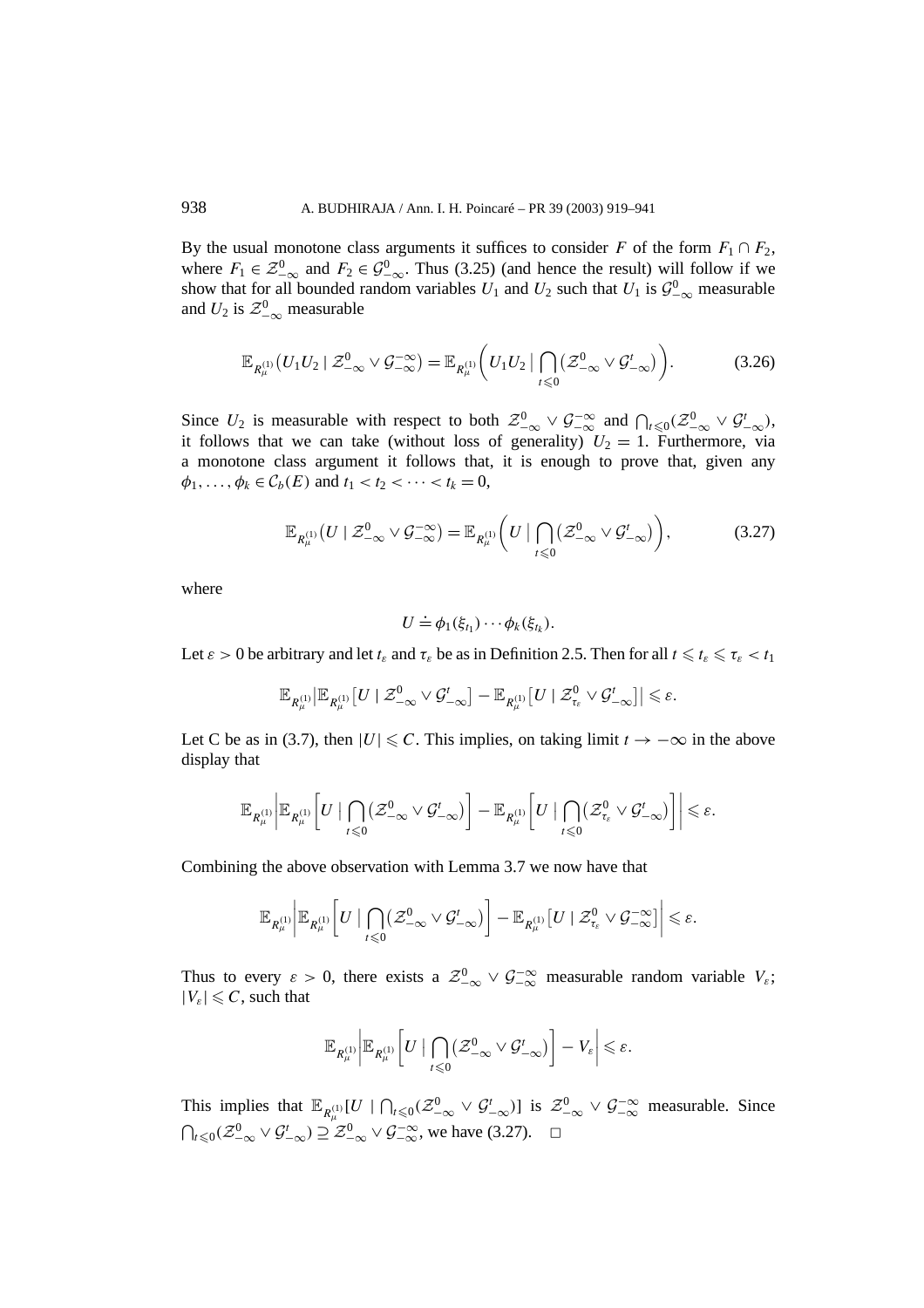# **Appendix A**

*Proof of (3.22).* – We denote a typical element of  $\Omega^1$  by  $(\omega_1, \omega_2)$ . For a fixed  $\omega_1 \in \mathcal{D}_{\mathbb{R}}$ , define  $R^*_{\omega_1} \in \mathcal{P}(\mathcal{C}_{\mathbb{R}})$ , via the relation

$$
\frac{dR_{\omega_1}^*}{dQ^{(1)}} \doteq \exp\bigg\{-\int\limits_{-a}^0 h(\xi_u(\omega_1))\,d\tilde{\beta}(u) - \frac{1}{2}\int\limits_{-a}^0 \big\|h(\xi_u(\omega_1))\big\|^2 du\bigg\}.
$$

Note that  $R^*_{\omega_1}$  is indeed a probability measure on  $\mathcal{C}_{\mathbb{R}}$  since

$$
\int_{C_{\mathbb{R}}} \exp \left\{-\int_{-a}^{0} h(\xi_u(\omega_1)) d\tilde{\beta}(u) - \frac{1}{2} \int_{-a}^{0} ||h(\xi_u(\omega_1))||^2 du \right\} dQ^{(1)} = 1.
$$

Furthermore, by Girsanov's theorem  $\{\alpha_u(\omega_1, \cdot) - \alpha_{-a}(\omega_1, \cdot)\}_{-a \le u \le 0}$  is a Wiener process under  $R^*_{\omega_1}$ . Now define processes  $\{b_t\}_{-a \le t \le 0}$  and  $\{\tilde{b}_t\}_{-a \le t \le 0}$  on  $(\Omega^1, R^{(1)}_\mu)$  as follows:

$$
b_u \doteq \tilde{\beta}_u - \tilde{\beta}_{-a}; \quad \tilde{b}_u \doteq \alpha_u - \alpha_{-a}; \quad -a \leq u \leq 0.
$$

Then we have that  $\forall \Psi \in C_b(C([-a, 0], \mathbb{R}^d))$ 

$$
\mathbb{E}_{R_{\mu}^{(1)}}\bigg[\Psi(\tilde{b})\exp\bigg\{-\int\limits_{-a}^{0}h(\xi_u)\,d\tilde{\beta}(u)-\frac{1}{2}\int\limits_{-a}^{0}\big\|h(\xi_u)\big\|^2\,du\bigg\}\bigg|\mathcal{G}_{-\infty}^{\infty}\bigg]
$$
\n
$$
=\mathbb{E}_{R_{\mu}^{(1)}}(\Psi(b)),\,R_{\mu}^{(1)}\text{ a.s.}
$$

Now let *f* be a  $\mathcal{G}_{-\infty}^{\infty}$  measurable bounded random variable on  $(\Omega^1, R_\mu^{(1)})$ . Then

$$
\mathbb{E}_{R^*}(f\Psi(\tilde{b})) = \mathbb{E}_{R_{\mu}^{(1)}} \bigg[ f\Psi(\tilde{b}) \exp\bigg\{-\int_{-a}^0 h(\xi_u) d\tilde{\beta}(u) - \frac{1}{2} \int_{-a}^0 \big\|h(\xi_u)\big\|^2 du \bigg\} \bigg]
$$
  
\n
$$
= \mathbb{E}_{R_{\mu}^{(1)}} \bigg[ f \mathbb{E}_{R_{\mu}^{(1)}} \bigg( \Psi(\tilde{b}) \exp\bigg\{-\int_{-a}^0 h(\xi_u) d\tilde{\beta}(u) - \frac{1}{2} \int_{-a}^0 \big\|h(\xi_u)\big\|^2 du \bigg\} + \mathcal{G}_{-\infty}^{\infty} \bigg) \bigg]
$$
  
\n
$$
= \mathbb{E}_{R_{\mu}^{(1)}} (f \mathbb{E}_{R_{\mu}^{(1)}} (\Psi(b)))
$$
  
\n
$$
= \mathbb{E}_{R_{\mu}^{(1)}} (f) \mathbb{E}_{R^*} (\Psi(\tilde{b})).
$$

By taking  $\Psi(\cdot) \equiv 1$  in the above display we see that  $\mathbb{E}_{R_{\mu}^{(1)}}(f)$  on the right side of the above expression equals  $\mathbb{E}_{R^*}(f)$ . This proves (3.22).  $□$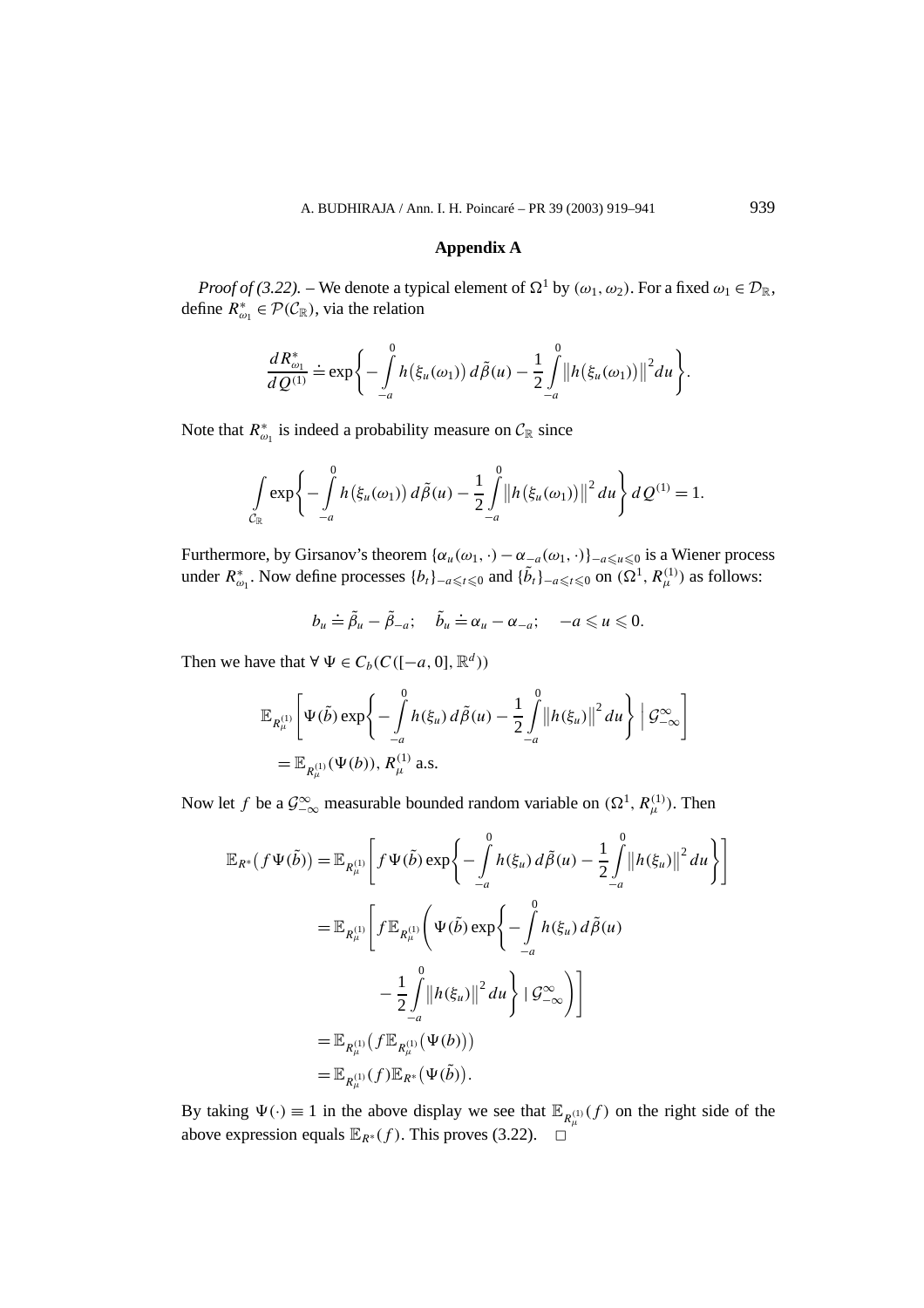# **Acknowledgements**

I am grateful to Professor R. Liptser and P. Chigansky for, pointing out the gap in the paper [22], showing me the examples where the equality of the two  $\sigma$ -fields fails and several other suggestions on this manuscript. I will also like to thank Professors Rami Atar and Ofer Zeitouni for their valuable comments.

### **REFERENCES**

- [1] R. Atar, Exponential stability for nonlinear filtering of diffusion processes in non-compact domain, Ann. Probab. 26 (1998) 1552–1574.
- [2] R. Atar, O. Zeitouni, Exponential stability for nonlinear filtering, Annales de l'Institut H. Poincaré Probabilites et Statistique 33 (1997) 697–725.
- [3] R. Atar, O. Zeitouni, Lyapunov exponents for finite state nonlinear filtering, SIAM J. Control Optim. 35 (1997) 36–55.
- [4] A. Bhatt, A. Budhiraja, R. Karandikar, Markov property and ergodicity of the nonlinear filter, SIAM J. Control Optim. 39 (2000) 928–949.
- [5] A. Bhatt, G. Kallianpur, R. Karandikar, Robustness of the nonlinear filter, Stochastic Process. Appl. 81 (1999) 247–254.
- [6] A. Budhiraja, Ergodic properties of the nonlinear filter, Stochastic Process. Appl. 95 (2001)  $1 - 24$ .
- [7] A. Budhiraja, H.J. Kushner, Approximation and limit results for nonlinear filters over an infinite time interval, SIAM J. Control Optim. 37 (1997) 1946–1979.
- [8] A. Budhiraja, H.J. Kushner, Robustness of nonlinear filters over the infinite time interval, SIAM J. Control Optim. 36 (1998) 1618–1637.
- [9] A. Budhiraja, H.J. Kushner, Approximation and limit results for nonlinear filters over an infinite time interval: Part II, random sampling algorithms, SIAM J. Control Optim. 38 (2000) 1874–1908.
- [10] A. Budhiraja, H.J. Kushner, Monte Carlo algorithms and asymptotic problems in nonlinear filtering, in: Stochastics in Finite/Infinite Dimensions, in: Trends Math., Birkhäuser, Boston, 2001, pp. 59–87.
- [11] A. Budhiraja, D. Ocone, Exponential stability of discrete time filters without signal ergodicity, System Control Lett. 30 (1997) 185–193.
- [12] A. Budhiraja, D. Ocone, Exponential stability in discrete time filtering for non-ergodic signals, Stochastic Process. Appl. 82 (1999) 245–257.
- [13] P. Chigansky, R. Liptser, Private communication.
- [14] P. Chigansky, P. Baxendale, R. Liptser, Asymptotic stability of the Wonham filter. Ergodic and nonergodic signals, Preprint in Arxiv.
- [15] F. Cérou, Long time asymptotics for some dynamical noise free non linear filtering problems, Rapport de Recherche 2446, INRIA, December, 1994.
- [16] J.M.C. Clark, D.L. Ocone, C. Coumarbatch, Relative entropy and error bounds for filtering of Markov processes, Math. Control Signals Syst. 12 (1999) 346–360.
- [17] G. Da Prato, M. Fuhrman, P. Malliavin, Asymptotic ergodicity for the Zakai filtering equation, C. R. Acad. Sci. Paris Serie I 321 (1995) 613–616.
- [18] P. Del Moral, A. Guionnet, On the stability of measure valued processes with applications to filtering, C. R. Acad. Sci. Paris Serie I 329 (1999) 429–434.
- [19] B. Delyon, O. Zeitouni, Lyapunov exponents for filtering problems, in: Applied Stochastic Analysis (London, 1989), in: Stochastics Monogr., Vol. 5, Gordon and Breach, New York, 1991, pp. 511–521.